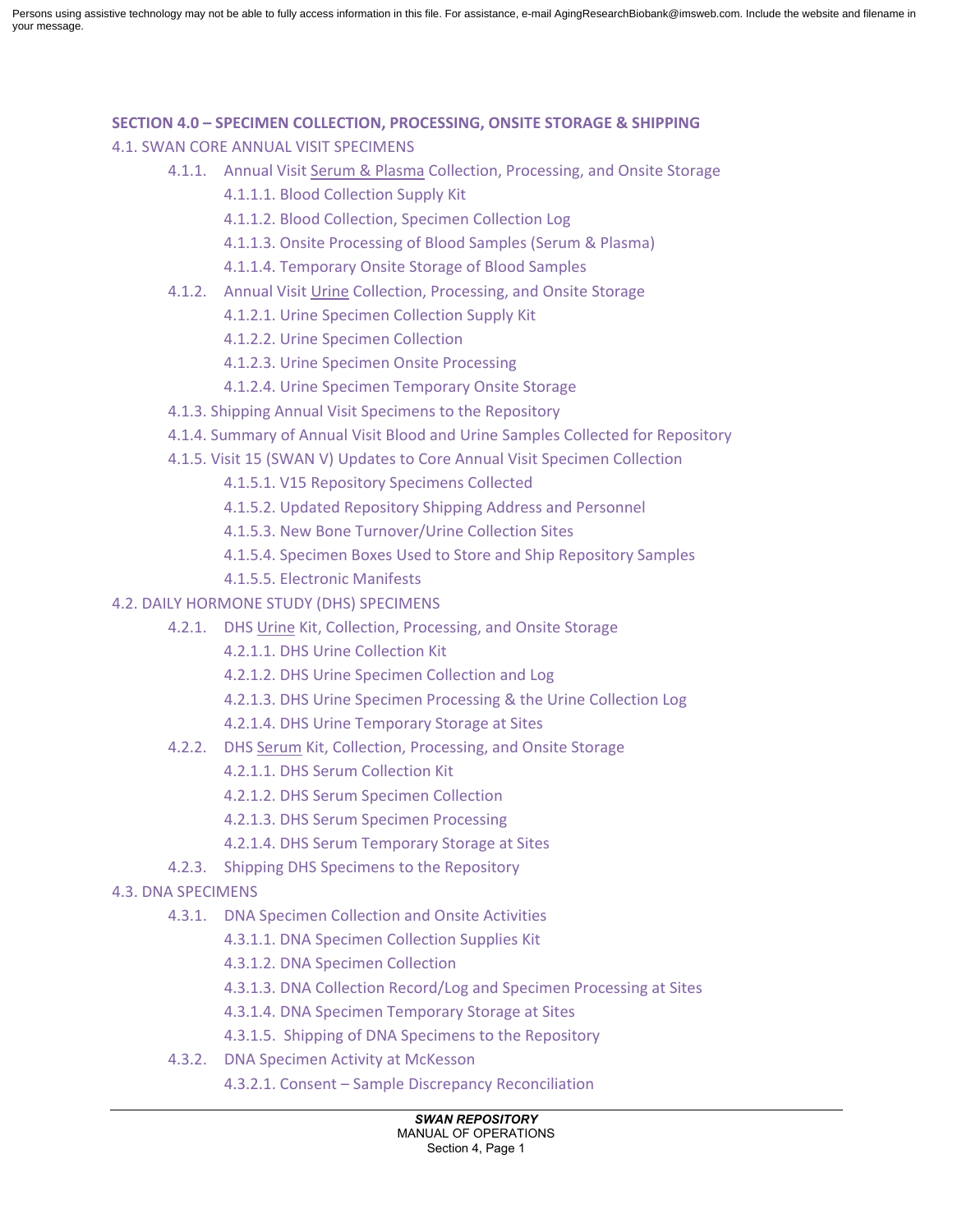- 4.3.2.2. Buccal Cell Sample Processed and Stored as DNA Pellet
- 4.3.2.3. One Whole Blood Sample Processed and Stored as DNA Pellet
- 4.3.2.4. Second Whole Blood Sample Sent to BBI Biotech
- 4.3.2.5. DNA Specimen Processing Overview (Flow Chart)
- 4.3.3. EBV Transformation (Immortalization) at BBI Biotech
- 4.3.4. DNA Extraction and Genotyping at the University of Pittsburgh

## **4.0 SPECIMEN COLLECTION, PROCESSING, ONSITE STORAGE & SHIPPING**

## **4.1. SWAN CORE SPECIMENS (Annual Visits)**

A common specimen collection protocol was developed in SWAN to ensure quality and consistency among the blood and urine samples collected at all seven clinic sites, beginning at the baseline visit. The detailed protocol outlines steps involved in the blood draw and urine collection, specimen processing and aliquotting, temporary storage at site clinics, and shipping to the Repository. Standardized collection kits, developed at the CLASS lab, contained the appropriate number and type of Vacutainers®, cryovials, and a sterile urine collection cup along with preprinted barcode labels and Specimen Collection Record (SCR) paperwork for all Core SWAN participants. Project Directors (PDs) and other key clinic personnel at all sites participate in hands-on training and certification on an annual basis.

## 4.1.1. Annual Visit Serum & Plasma Collection, Processing, and Onsite Storage Overview

Repository blood samples were obtained at each follow up visit, at all seven clinic sites, between days two and five of the participant's menstrual cycle for regularly cycling women who are not using birth control pills or HRT. For women who were no longer cycling regularly or post-menopausal, blood was drawn at their clinic visit, scheduled to be on the anniversary of their previous visit. Samples were collected from patients who had been fasting with nothing but water as intake for previous 12 hours, and between 8:00-10:00 AM. Any deviations from the protocol were noted on the SCR.

*Additional details below; also found in the SWAN Manual of Operation (MOO) section 6.1.2*

## 4.1.1.1. Blood Collection Supply Kit

Specimen collection supplies needed for Repository-designated and other SWAN samples were provided to study sites by the CLASS Lab, as one module/packet per subject. The content of each module/packet included the following Repository blood-related supplies:

- Specimen Collection Log /Specimen Collection Record
- Blood Drawing Kit: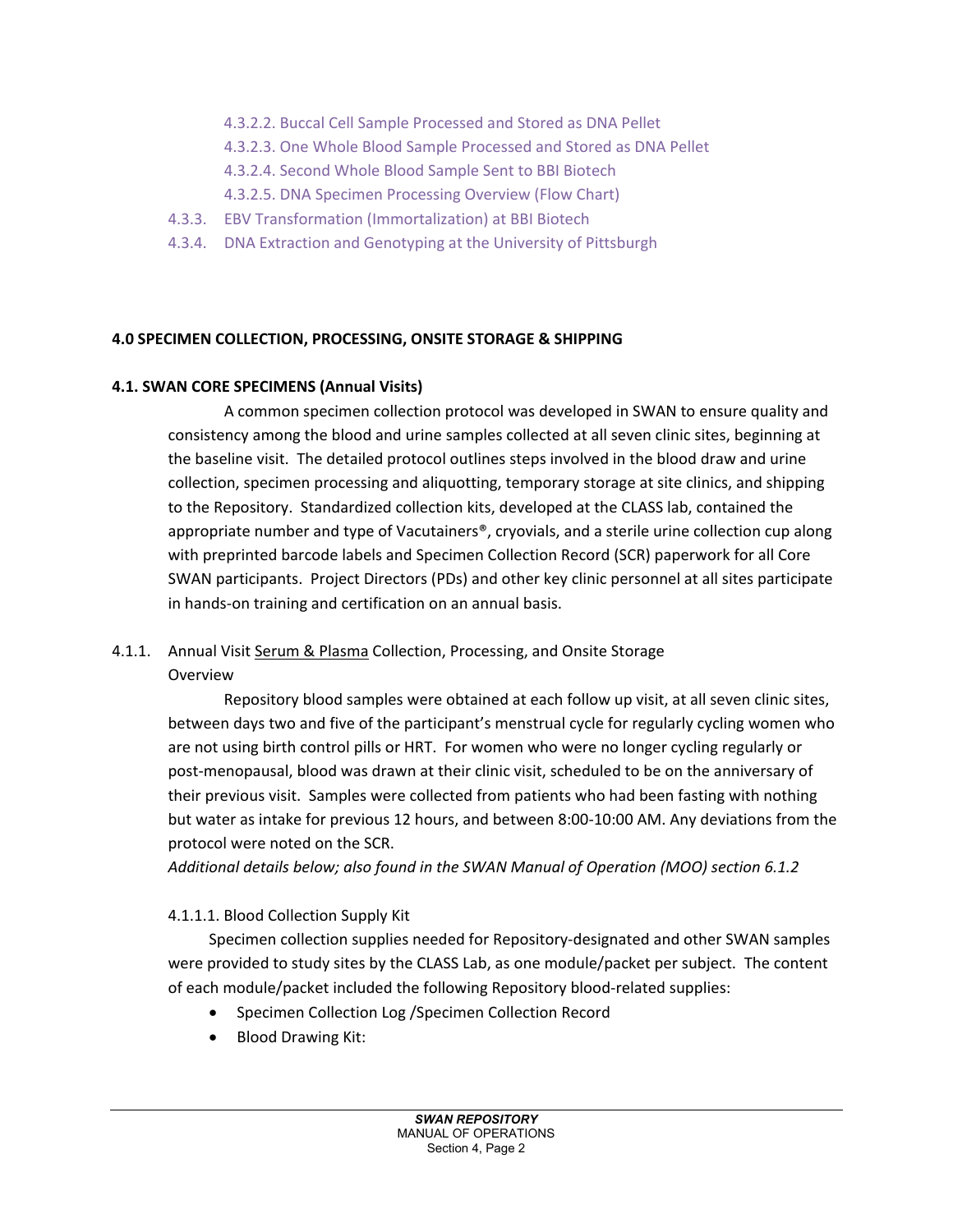- $\circ$  Two (2) pre-labeled 10-mL red-top (serum) Vacutainer tubes (for Repository samples, as well as for measuring endocrine measures, glucose, insulin, bone markers)
- o One (1) pre-labeled 7-mL red-top (serum) Vacutainer tube (for Repository samples)
- o One (1) pre-labeled 5-mL blue-top (citrate plasma) Vacutainer tube (for Repository samples as well as for measuring clotting factors)
- o One (1) Vacutainer Eclipse™ multi-sample needle with safety lock
- o One (1) single-use Vacutainer holder
- Blood Aliquoting Kit:
	- o Seventeen (17) pre-labeled red-cap small serum cryovials (Repository)
	- o Three (3) pre-labeled blue cap small plasma cryovials (Repository)
	- o Three (3) disposable absorbent pads

CLASS Central Laboratory staff pre-labeled all Vacutainer and transfer vials using labels containing a unique bar code and highly visible three-digit number common to all materials in the kit (see example below).



## 4.1.1.2. Blood Collection

SWAN sites followed the protocol below to uniformly schedule visits and collect Repository serum and plasma from all participants:

- (a) Scheduling of Blood Draws
	- 1. For a Respondent with regular bleeding (predictable within a week) and no current use of prescription HRT or birth control pills, a fasting blood specimen should be obtained before 10:00 AM., and preferably between 8:00-10:00 AM., during days 2 - 5 of her menstrual cycle window. For Respondents with current use of prescription HRT/BC pills or those who have had a hysterectomy or no bleeding in past 3 months, a fasting blood sample should be drawn between 8:00-10:00 AM within the data collection window.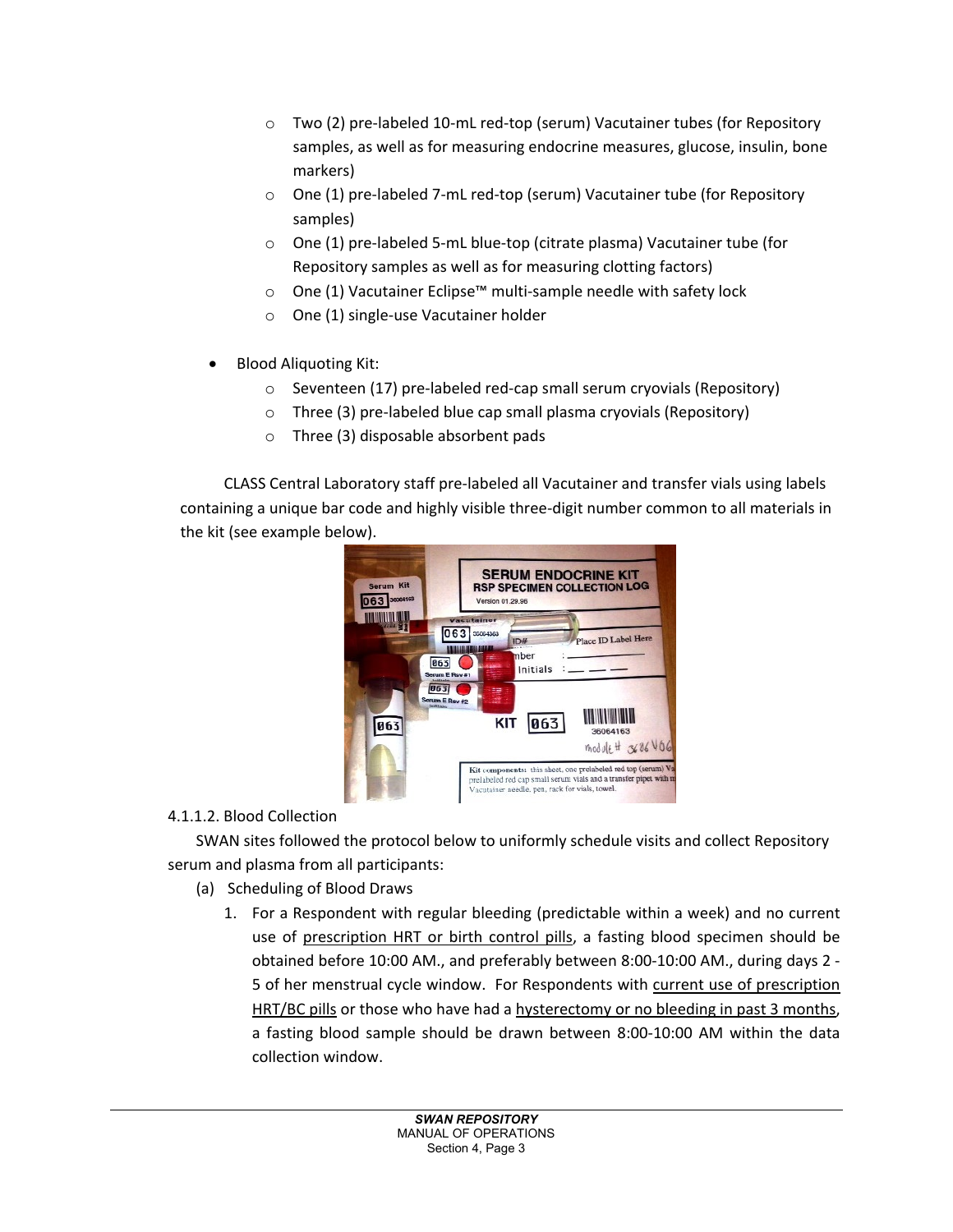- 2. Within the first 60 days of initiation of follow-up data collection, the site will attempt to obtain a fasting blood sample drawn during days 2-5 of the Respondent's menstrual cycle. If the site determines during a blood draw attempt that the Respondent is not fasting or is not in days 2-5 of her menstrual cycle, then the blood sample should not be taken at that time and another attempt made at a later date. Depending on a woman's menstrual regularity, there may be one or more opportunities for a blood draw in the menstrual window during the first 60 days.
- 3. After 60 days have elapsed, the site staff will attempt to schedule a respondent's blood draw whenever it is convenient and feasible, without regard to day of menstrual cycle. On this last attempt, sites should try to get a fasting blood sample if at all possible, but if this is not possible because the respondent has eaten, the blood sample still should be drawn and the reason for this protocol variation documented.
- (b) Blood Collection Protocol
	- 1. Subjects must be fasting for ALL specimen collections. Fasting is defined as nothing to eat or drink except water for at least 12 hours.
	- 2. Have the Subject seated for at least five minutes prior to blood collection. Complete the blood collection preferably between 8:00-10:00 AM. Note on the Specimen Collection Log in what position the Subject is during specimen collection (i.e., sitting, lying down) and use the same position used for drawing blood at baseline and each annual follow-up visit. This information will be printed on the Respondent's Contact Record.
	- 3. Using a Vacutainer multi-sample needle, collect the blood in the following order. After each tube is filled, remove it, replace it with the next tube, and mix each tube 8-10 times gently by inversion
		- #1: 10-mL pre-labeled red-top Vacutainer (CLASS, Repository)
		- #2: 10-mL pre-labeled red-top Vacutainer (CLASS, Repository)
		- #3: 7-mL pre-labeled red-top Vacutainer (Repository)
		- #4: 5-mL pre-labeled blue-top (Citrate) Vacutainer (CLASS, Repository)
		- #5: 7 mL pre-labeled purple-top (EDTA) Vacutainer (CLASS, Repository)

Collect a total of 39 mL of blood in 5 Vacutainers. Use a butterfly needle  $(21 g)$ and/or 5-mL (pediatric) Vacutainer sizes on women with smaller veins. Collect the samples in this order to prevent the carry-over of Vacutainer additives/ anticoagulants into the red-top (serum) tube.

4.1.1.3. Onsite Processing of Blood Samples (Serum & Plasma)

Overview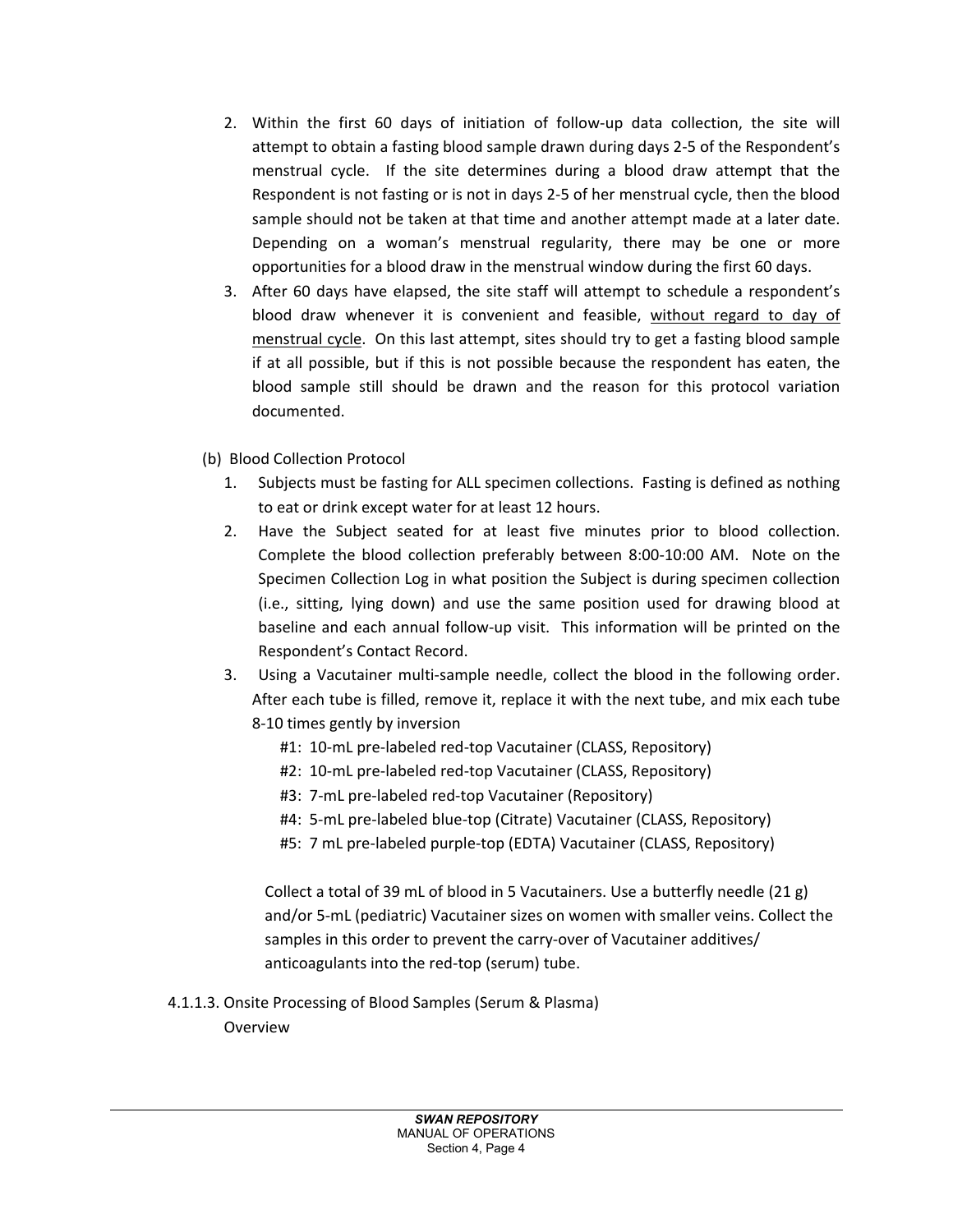Plasma: Store the blue-top and purple-top tubes in a 4-8°C refrigerator (or in a cooler on wet or blue ice) for a maximum of two hours prior to centrifugation. Immediately centrifuge if possible.

Serum: Allow the red-top tubes to sit at room temperature for a minimum of 30 minutes to a maximum (preferred) of 60 minutes to allow the clot to form. Then, refrigerate the tubes at (4-8 °C) for a minimum of 30 to a maximum (preferred) of 60 minutes before centrifugation.

*See details below, or in the SWAN Manual of Operation (MOO) section 6.1.2*

## Protocol

a. Before Centrifugation

1.) Serum: Allow red-top tubes to sit at room temperature from 30 to (preferred) 60 minutes to allow the clot to form; then refrigerate the tubes at 4- 8 °C for 30 to (preferred) 60 minutes before centrifugation.

2.) Plasma: Centrifuge blue and purple-top tubes immediately after collection. If this is not possible, place them in a cooler on blue ice or wet ice, or in a refrigerator (4-8 °C), for no more than 2 hours, then centrifuge them.

## b. Centrifuging Blood Samples

Within 2 hours of collection, centrifuge all tubes:

- in a refrigerated centrifuge  $(4^{\circ}C)$
- at a minimum force of 1300 x g
- for 20 minutes

# c. Aliquotting Blood Samples

For the SWAN Study, it is preferable to have fewer aliquots at a given volume than more aliquots at a reduced volume. Do not aliquot less than a 0.5-mL volume into any vial. To avoid unnecessary freeze/thaws and assure optimal use of these specimens, all Repository aliquots are to contain a standard volume of 0.5 mL.

Use the Finnpipette™ pipettor (provided to each site by CLASS) and the plastic, disposable Finnpipette tips to transfer the serum and plasma, changing to a new Finnpipette tip for each new blood tube.

- From red-top Vacutainer #1, pipet 2.0 mL serum to the large (S1), 1.0 mL to the smaller vial (S2) and **0.5 mL serum into each of the four (4) Repository cryovials (S3-6)**. Close vial caps tightly.
- From red-top Vacutainer #2:

Non-Bone Turnover study sites: Pipet 1.0 mL serum to the larger vial (S7), **and 0.5 mL serum into each of the six (6) smaller cryovials (S9-S14)**. Close vial caps tightly. Note: S8 is not collected.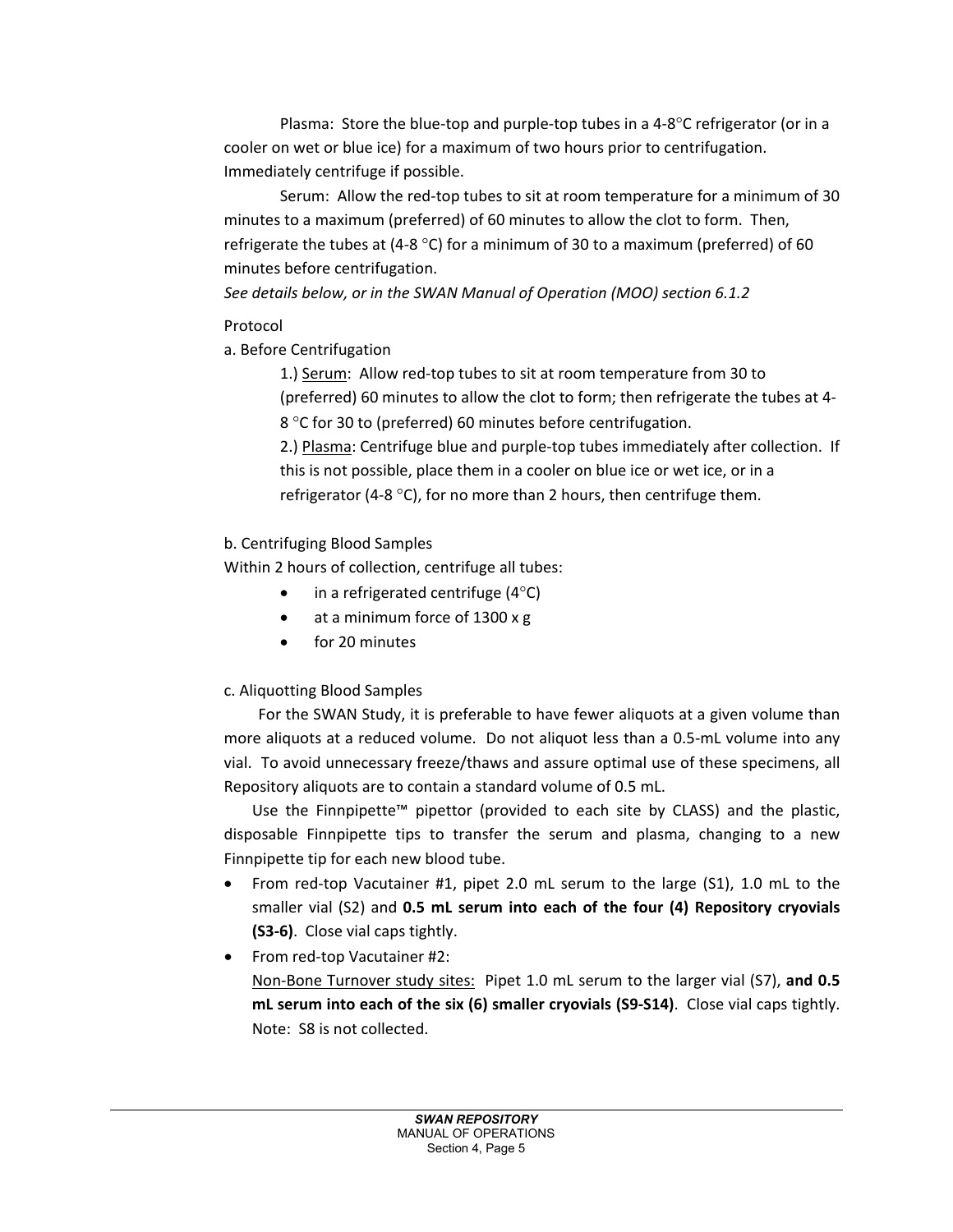Bone Turnover study sites: From red-top Vacutainer #2, Pipet 1.0 mL serum into each of the two larger vials (S7, S8) and **0.5 mL serum into each of the six (6) smaller cryovials (S9-S14)**. Close vial caps tightly.

- From red-top Vacutainer #3, **Pipet 0.5 mL serum to each of the other seven (7) smaller cryovials (S15-S21)**. Close vial caps tightly.
- From the blue-top Vacutainer, transfer 1.0 mL plasma to the larger blue-cap tube (P1) and **0.5 mL into each of the three (3) blue-cap Repository cryovials (P2 - P4).** Take care to aspirate NO cells. Close vial caps tightly.
- From the purple-top Vacutainer, transfer three (3) 1.0-mL plasma aliquots to the three (3) larger purple-cap tubes (E1, E2, and E3). Close vial caps tightly.

If cells or platelets are accidentally aspirated in the plasma aliquoting process, centrifuge the tubes a second time and transfer the contents cleanly to prevent the carryover of cells or platelets to the plasma sample.

Carefully match ID labels on the collection tubes with ID labels on corresponding aliquot tubes from the same kit. Write the Subject's three initials and the date of collection on the label of each tube. Attach the subject ID label to the Specimen Collection Record. Record the subject initials onto the Shipping Record. Complete the Specimen Collection Record, checking that ID labels are correctly affixed and noting any problems such as insufficient volume, spills, etc.

## 4.1.1.4. Temporary Onsite Storage of Blood Samples

Follow the steps below to ensure proper handling and storage of Repository serum and plasma samples before shipment to the Repository facility.

- Check that all aliquot tube caps are securely closed; Check that all labels are securely placed on the tubes.
- Return all aliquots to the appropriate shipping bags, seal bags securely and place the bags with tubes upright in a -20 °C (or lower) non-self-defrosting freezer. Carefully monitor and record the freezer temperature daily in a log.
- Store frozen specimens locally for no more than 30 days, and at least overnight before shipping to the Repository. Distributing specimens among the designated shipping bags prior to freezing will eliminate the need to open frozen bags later, and will avoid partial thawing of specimens when preparing them for shipping.
- 4.1.2. Annual Visit Urine Collection, Processing, and Onsite Storage *NOTE: Urine sample collection took place only at the five SWAN sites studying bone health – Michigan, MGH, UC Davis, UCLA, and Pittsburgh. The Chicago and NJ sites do not have Repository urine samples.*

Overview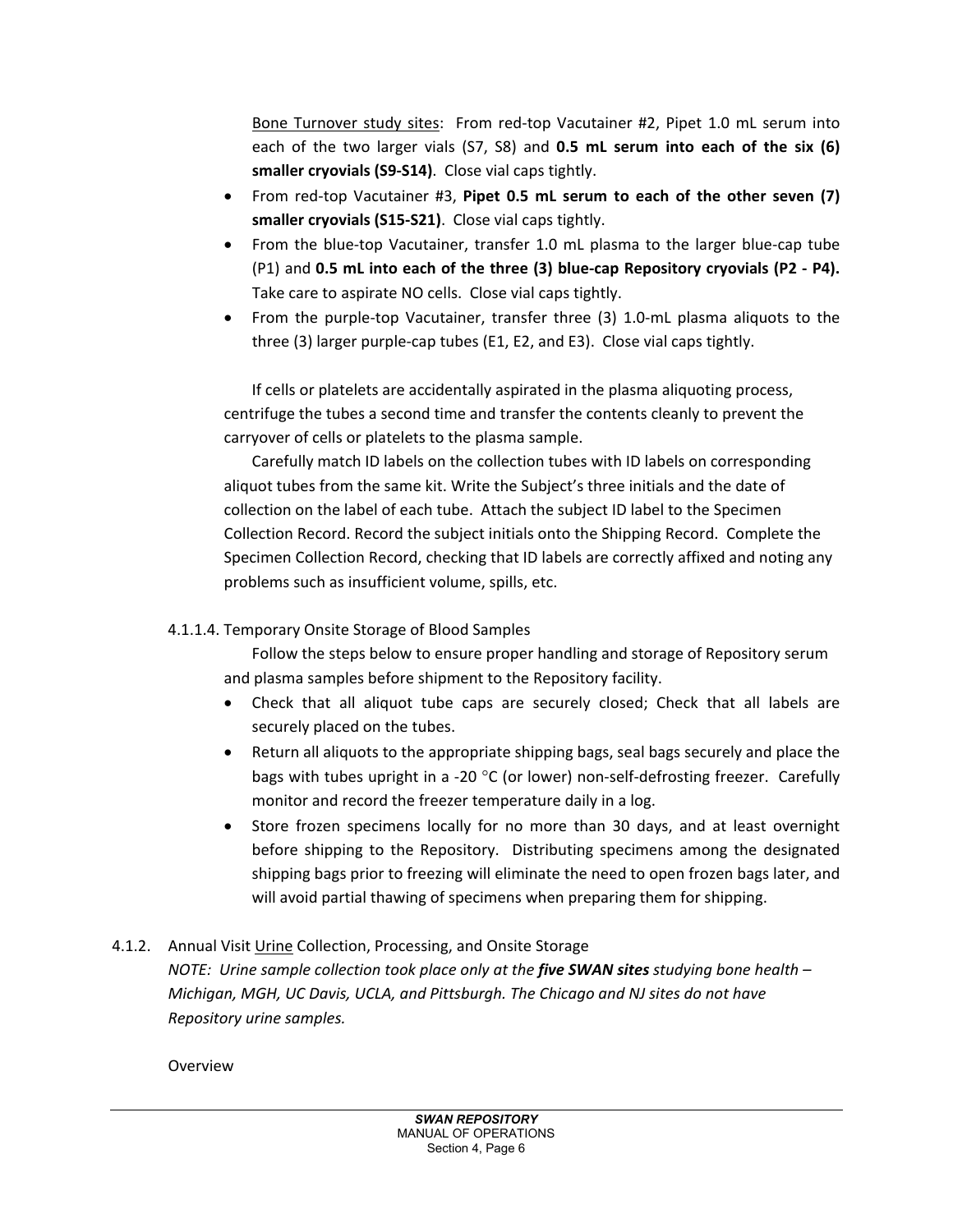An early morning (before 9:00 AM) sample of urine for measurement of bone markers and Repository was collected from participants at the time of, or immediately prior to, their visit. *See details below, or in the SWAN Manual of Operation (MOO) section 6.1.2*

## 4.1.2.1. Urine Specimen Collection Supply Kit

In addition to the blood collection supplies described in section 4.1.1.1. above, each supply module/packet from the CLASS Lab included the following urine collection supplies:

- One (1) 50-mL sterile urine collection cup
- One (1) pre-labeled yellow-cap large urine vial
- Eight (8) pre-labeled yellow-cap small urine vials

# 4.1.2.2. Urine Specimen Collection

At the time of, or immediately prior to, her study visit, ask the Subject to collect an early morning sample of urine. This sample should be collected before 9:00 AM, but should not be the first voided urine, and brought to the clinic study visit. Record the estimated time of urination.

# 4.1.2.3. Urine Specimen Onsite Processing

a. Handling: While the urine need not be refrigerated between the time of collection and delivery to the site that same morning, it should be protected from direct sunlight by wrapping in aluminum foil or placing in an envelope. Immediately aliquot the urine and place into freezer storage. If not aliquoting the specimen immediately, refrigerate (4-8  $\degree$ C) the urine upon receiving it from the subject, or place it in a cooler on blue ice for not more than 4 hours.

b. Aliquoting: Using the Finnpipette pipettor and plastic tips, transfer 0.5 mL of urine into each of the eight pre-labeled (Repository) yellow-capped vials. Close vial caps securely. Write the Subject's three initials and the date of draw on the label of each tube.

## 4.1.2.4. Urine Specimen Temporary Onsite Storage

Freeze the vials at -20 $\degree$ C (or lower) until the monthly shipment to the Repository, when they are packaged with dry ice (8 x 0.5 mL vials). Write in the notes section on the Specimen Collection Record form any comments such as problems with the urine collection, insufficient volume, spills, etc.

## 4.1.3. Shipping Annual Visit Specimens to the Repository

Ship all Core Annual Visit specimens to the Repository on a monthly on dry ice and according to all IATA shipping regulations. Attach a copy of the Repository Shipping Record to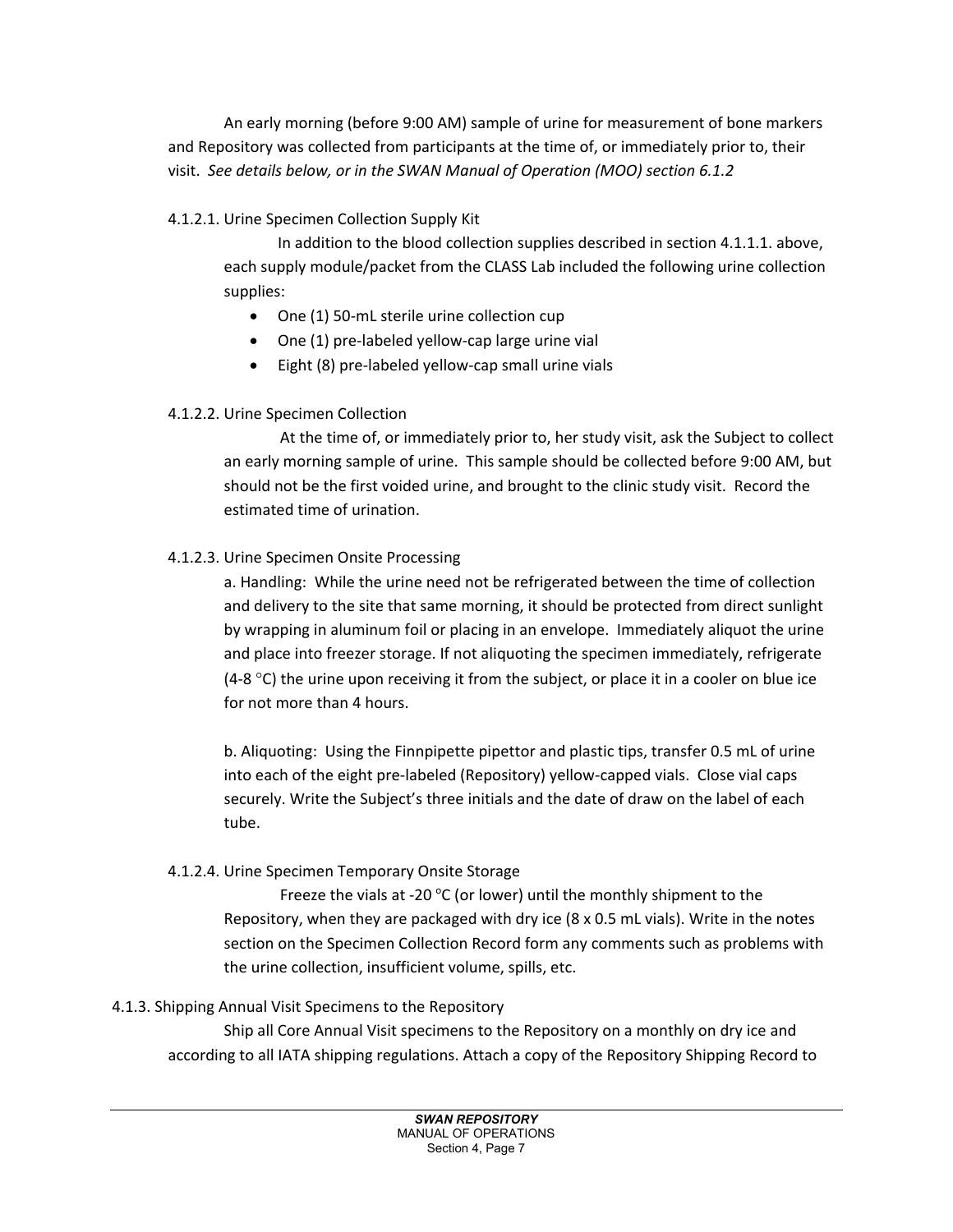copies of the specimen collection records, and enclose with the shipment. Keep a copy of the completed Repository Shipping Record at the site.

4.1.4. Summary of Annual Visit Blood and Urine Samples Collected for Repository

The schema below, Figure 6.3 from the SWAN MOO, shows the blood and urine collection protocol for Core SWAN Study participants. This protocol was followed for Visit 01 to Visit 13. A change in collection, decreasing serum and increasing plasma, took effect for the final SWAN visit, V15 in SWAN V (see next section, 4.1.5).

In cases of short draws, alternate priorities were outlined consistently for all sites. Specific protocols covered a number of short draw scenarios, most often eliminating the purpletop tube and shifting vials to go to the assays of highest priority. *(see Figures 6.9a – 6.9d, short draw schemas, Section 4 Appendices)*



SWAN MOO Figure 6.3, Full Sampling Schema

The table below shows the number and volume of vials collected for the Repository, for each specimen type between Baseline (V00) and Visit 13, along with tube top colors, vial names and applicable SCR version numbers.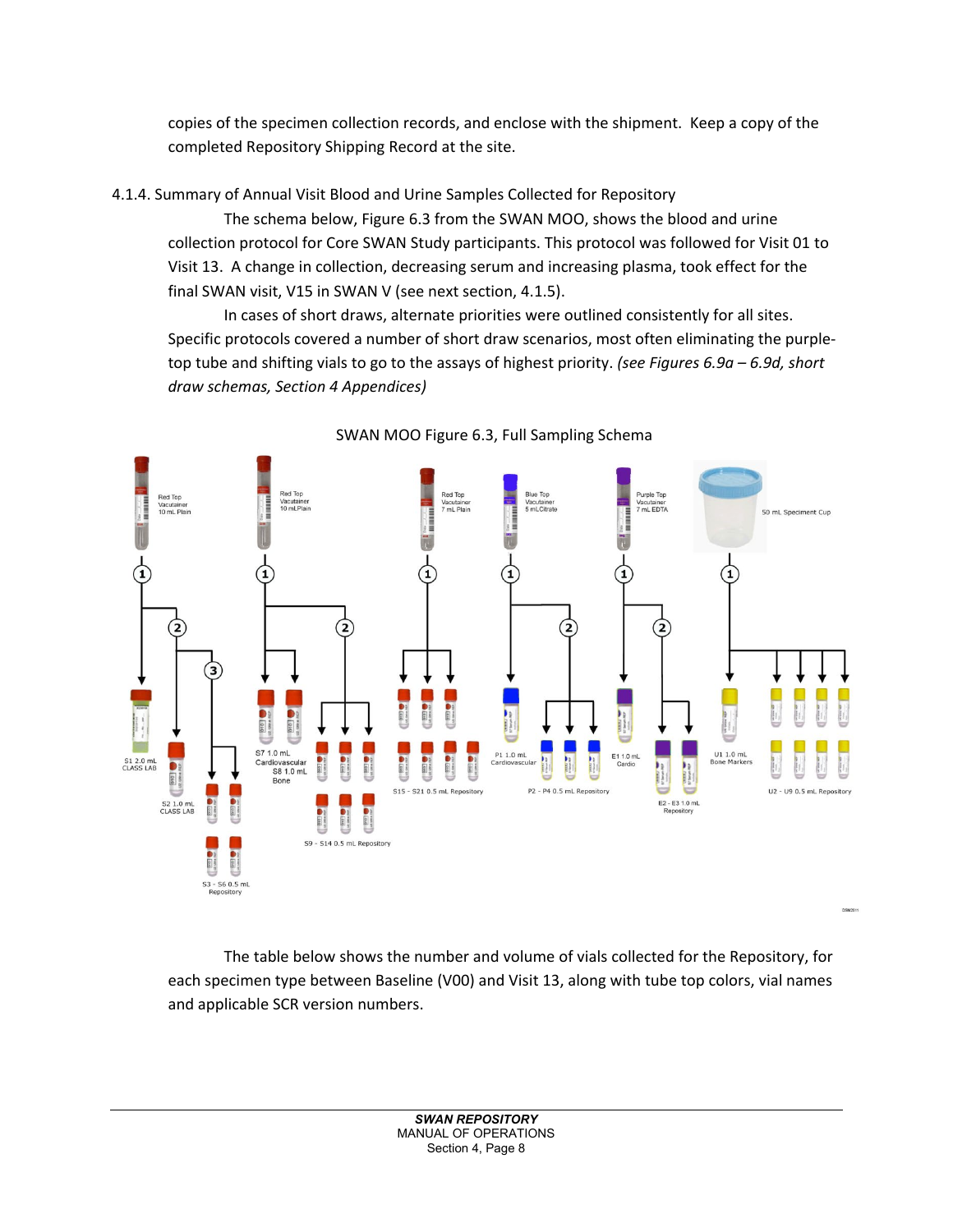|                      |                          |                                     | <b>SWAN I</b><br><b>Baseline Visit 00</b><br>SCR 03/15/1996 |                          | <b>SWAN I</b><br>Visit $01(A)$<br>SCR 02/01/1997 |                          | <b>SWAN I-III</b><br>Visits $01(B)-10$<br>SCR 09/01/97<br>SCR 09/01/00 |                | <b>SWAN IV</b><br><b>Visits 12-13</b><br>SCR 05/01/2009 |                |
|----------------------|--------------------------|-------------------------------------|-------------------------------------------------------------|--------------------------|--------------------------------------------------|--------------------------|------------------------------------------------------------------------|----------------|---------------------------------------------------------|----------------|
| <b>Specimen Type</b> | <b>Tube cap</b><br>color | <b>Vial Names</b><br>$(Visit1b-13)$ | # Vials                                                     | Volume<br>(mL)           | # Vials                                          | Volume<br>(mL)           | # Vials                                                                | Volume<br>(mL) | # Vials                                                 | Volume<br>(mL) |
| Serum                | Red-top                  | $S3-S6$<br>S9-S21                   | 5                                                           | 1.0                      | 4                                                | 1.0                      | 17                                                                     | 0.5            | 17                                                      | 0.5            |
| Plasma, Citrate      | Blue-top                 | P2, P3, P4                          | $\mathbf{1}$                                                | 1.0                      | 4                                                | 1.0                      | 3                                                                      | 0.5            | 3                                                       | 0.5            |
| Plasma, EDTA         | Lavender<br>-top         | E2, E3                              | $\mathbf{1}$                                                | 1.0                      | $\overline{\phantom{a}}$                         | $\overline{\phantom{a}}$ |                                                                        |                | $\overline{2}$                                          | 1.0            |
| Urine                | Yellow-<br>top           | $U2-U9$                             | $\overline{\phantom{0}}$                                    | $\overline{\phantom{a}}$ | 4                                                | 1.0                      | 8                                                                      | 0.5            | 8                                                       | 0.5            |

*Repository Specimen Collection Protocols, SWAN I-SWAN IV (Visit 00-13)*

Several items to NOTE about Repository specimen collections:

Visits 11 and 14: Follow up Visits 11 and 14 were interim visits with no Repository sample collection.

Visit 01: The SWAN specimen collection protocol changed in the middle of the Visit 01 cycle, and two versions of the Specimen Collection Record (version 02/01/1997 and version 09/01/1997) were used. The number of aliquot tubes collected and the volume collected within each tube differs between the two versions. The collections included the following: 02/01/1997 – 2 red-top tubes, 2 blue-top tubes, and 1 purple-top tube were collected 09/01/1997 – 3 red-top tubes, 1 blue-top tube, and 1 purple-top tube were collected.

EDTA Plasma: EDTA plasma was not collected for Repository in Visits 01-10; however, many of the vials sent to the MRL laboratory during this period was recovered in 2007 and added into available Repository inventory. In Visits 12 and 13, while EDTA plasma was being collected for the Repository, it was excluded in cases of a short-blood draw. In these situations, the E1, E2 and E3 vials were processed as serum (not plasma) and sent to CLASS. These exceptions were documented in the specimen logs.

## 4.1.5. Visit 15 (SWAN V) Updates to Core Annual Visit Specimen Collection

Some changes were made to the specimen collection and processing protocols for Visit 15, the final SWAN clinic visit. These changes are summarized here.

## 4.1.5.1. V15 Repository Specimens Collected

The number of vials collected for each material type was adjusted to better match Repository utilization and demand. The number of serum vials collected was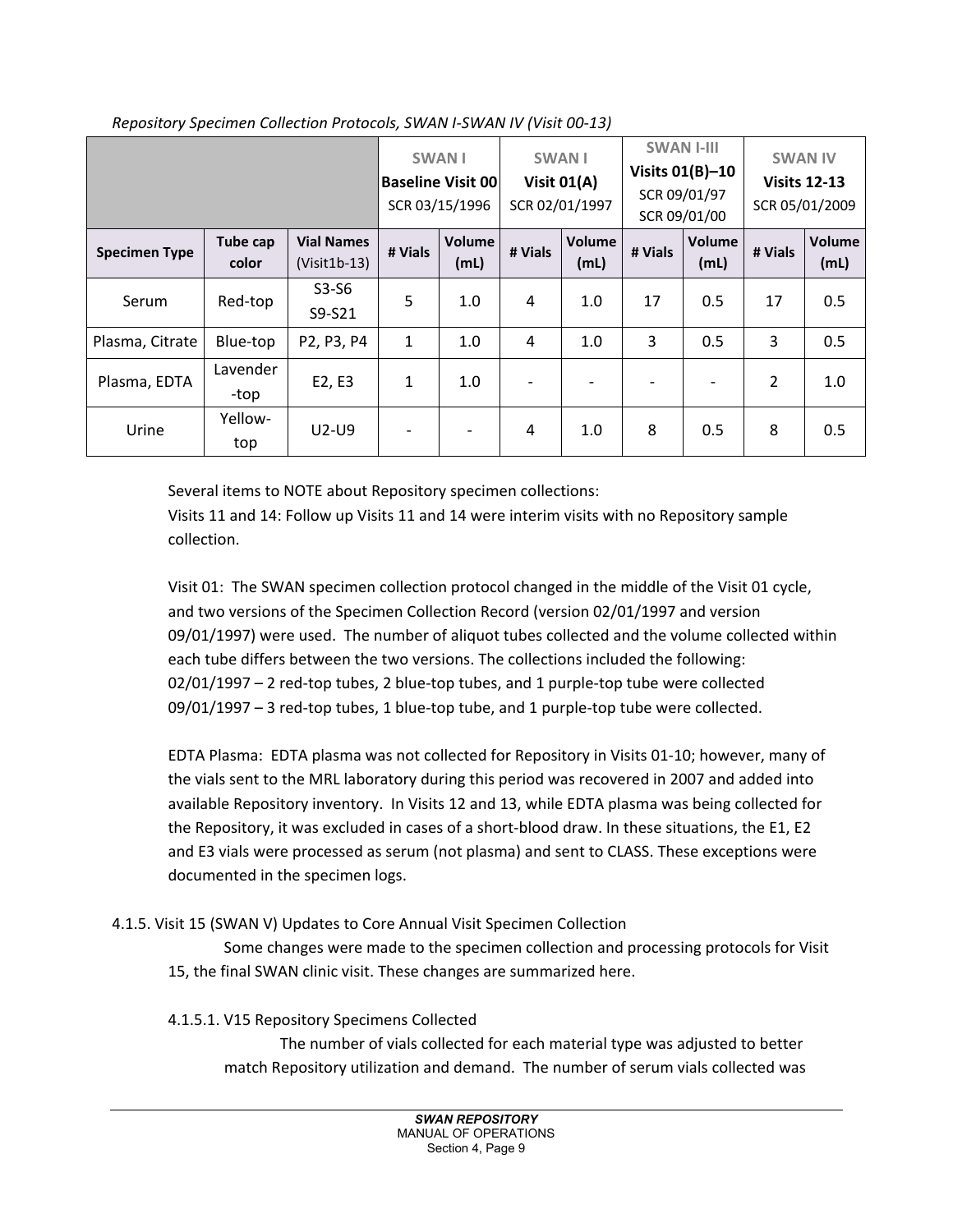|             |             |              |         | <b>SWAN V</b>  |  |
|-------------|-------------|--------------|---------|----------------|--|
|             |             |              |         | Visit 15       |  |
|             |             |              |         | SCR 04/26/2015 |  |
| Specimen    | <b>Tube</b> | <b>Vial</b>  | # Vials | Volume<br>(mL) |  |
| <b>Type</b> | color       | <b>Names</b> |         |                |  |
| Serum       | Red-top     | S3-S6,       | 8       | 0.5            |  |
|             |             | S10-S13      |         |                |  |
| Plasma,     | Blue-top    | <b>P2-P4</b> | 3       | 0.5            |  |
| Citrate     |             |              |         |                |  |
| Plasma,     | Lavender-   | $E4-E10$     | 7       | 0.5            |  |
| <b>EDTA</b> | top         |              |         |                |  |
| Urine       | Yellow-     | $U1-U4$      | 4       | 2.0            |  |
|             | top         |              |         |                |  |

reduced, EDTA plasma increased, and urine was collected in fewer but larger vials, as seen in table below.

#### 4.1.5.2. Updated Repository Shipping Address and Personnel

All V 15 Repository sample shipments and related questions should be sent to: SWAN REPOSITORY - PRECISION BIOSERVICES (Frederick, MD) **Shipping Address:** Precision for Medicine 8425 Progress Drive, Suite M Frederick, Maryland 21701

#### **Contact Person:**

Misti Dowell Project Manager Phone: 240-306-4104 Fax: 301-668-3416 [Misti.Dowell@precisionformedicine.com](mailto:Misti.Dowell@precisionformedicine.com)

#### 4.1.5.3. New Bone Turnover/Urine Collection Sites

Four SWAN sites will participate in the bone turnover protocols in SWAN V and collect Repository urine samples: Michigan, MGH, UCLA and Pittsburgh. (Previously, the UC Davis site also participated as a bone site, but will not in V15.)

## 4.1.5.4. Specimen Boxes Used to Store and Ship Repository Samples

After collection, Repository samples in Visit 15 are stored locally and shipped in 2" (9x9) cardboard specimen boxes rather than the reclosable plastic bags. This change was made to keep the vials upright during the initial freezing process, provide better protection during shipping, and make the task of inventorying quicker and easier.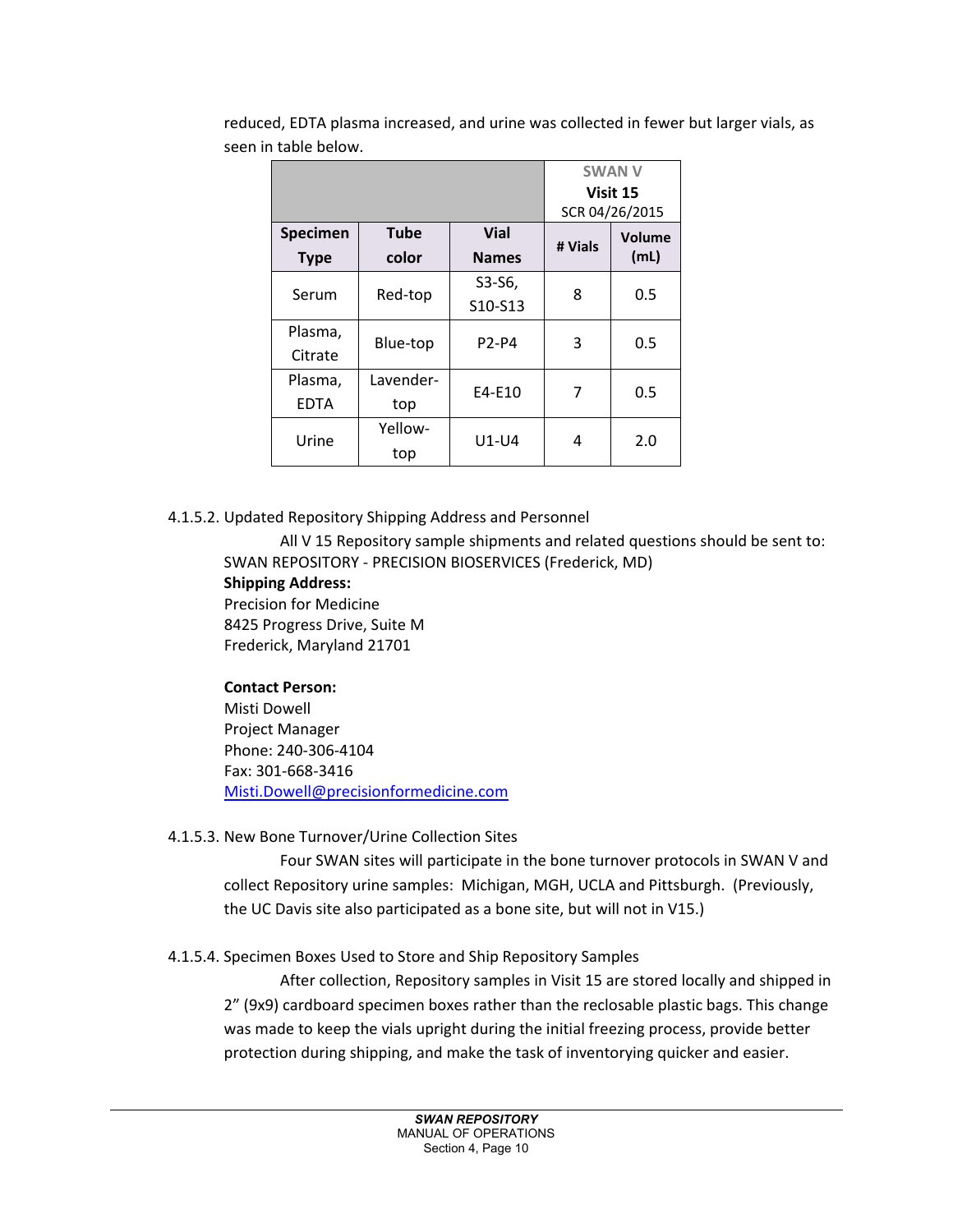## 4.1.5.5. Electronic Manifests

The Visit 15 Repository samples collected will be entered into an online database by each site. The Coordinating Center will manage and track the samples as they are shipped to CLASS and the Repository. Access to electronic shipping manifests via a secure online site (EDC CloudShare) is available to the Repository personnel responsible for inventorying the incoming shipments. Previously the Repository entered the data from the paper SCR forms which were (and still are) included in each shipment. The electronic forms will eliminate the need for this data entry step at the Repository.

**Table 6.1 Integrated Summary of Specimen Shipping for Visit 15**

|                                                      | <b>Purpose</b>       | Vol               | <b>Medium</b>                      | Label        | Cap    | <b>Store</b> | <b>Ship To</b> | Freq    | Packing |
|------------------------------------------------------|----------------------|-------------------|------------------------------------|--------------|--------|--------------|----------------|---------|---------|
| <b>CLASS Specimens:</b>                              |                      |                   |                                    |              |        |              |                |         |         |
|                                                      | Hormones, insulin    | $1 \times 2$ mL   | Serum S1                           | <b>CLASS</b> | Red    | $<$ -20C     | <b>CLASS</b>   | Monthly | Dry Ice |
| $\overline{2}$                                       | Endo Mass Spec       | $1 \times 1$ mL   | Serum S2                           | <b>CLASS</b> | Red    | $<$ -20C     | <b>CLASS</b>   | Monthly | Dry Ice |
| 3                                                    | Glucose; Lipids      | 1 x 1 mL          | Serum S7                           | <b>CLASS</b> | Red    | $<$ -20C     | <b>CLASS</b>   | Monthly | Dry Ice |
| $\overline{4}$                                       | Inflamm Markers      | $1 \times 1$ mL   | Serum S8                           | <b>CLASS</b> | Red    | $<$ -20C     | <b>CLASS</b>   | Monthly | Dry Ice |
| 5                                                    | Adipokines           | 1 x 1 mL          | Serum S9                           | <b>CLASS</b> | Red    | $<$ 20C      | <b>CLASS</b>   | Monthly | Dry Ice |
| 6                                                    | Clotting factors     | $1 \times 1$ mL   | Plasma P1                          | <b>CLASS</b> | Blue   | $<$ 20C      | <b>CLASS</b>   | Monthly | Dry Ice |
| 7                                                    | <b>CV</b> Markers    | $1 \times 1$ mL   | Plasma E1                          | <b>CLASS</b> | Purple | $\leq$ 20C   | <b>CLASS</b>   | Monthly | Dry Ice |
| 8                                                    | Inflamm Markers      | 1 x 1 mL          | Plasma E2-3                        | <b>CLASS</b> | Purple | $\leq$ 20C   | <b>CLASS</b>   | Monthly | Dry Ice |
| <b>Repository Specimens (Precision Bioservices):</b> |                      |                   |                                    |              |        |              |                |         |         |
| 9                                                    | Repository (Serum)   | $8 \times 0.5$ mL | Serum S3-6;<br>S <sub>10</sub> -13 | Repository   | Red    | $<$ 20C      | Repository     | Monthly | Dry Ice |
| 10                                                   | Repository (Citrate) | $3 \times 0.5$ mL | Plasma P2-4                        | Repository   | Blue   | $<$ 20C      | Repository     | Monthly | Dry Ice |
| 11                                                   | Repository (EDTA)    | $7 \times 0.5$ mL | Plasma E4-<br>10                   | Repository   | Purple | $<$ -20C     | Repository     | Monthly | Dry Ice |
| 12                                                   | Repository (Urine)   | $4 \times 2.0$ mL | Urine $U1-4$                       | Repository   | Yellow | $<$ -20C     | Repository     | Monthly | Dry Ice |

*For Visit 15 sampling schema diagrams, see Appendix.*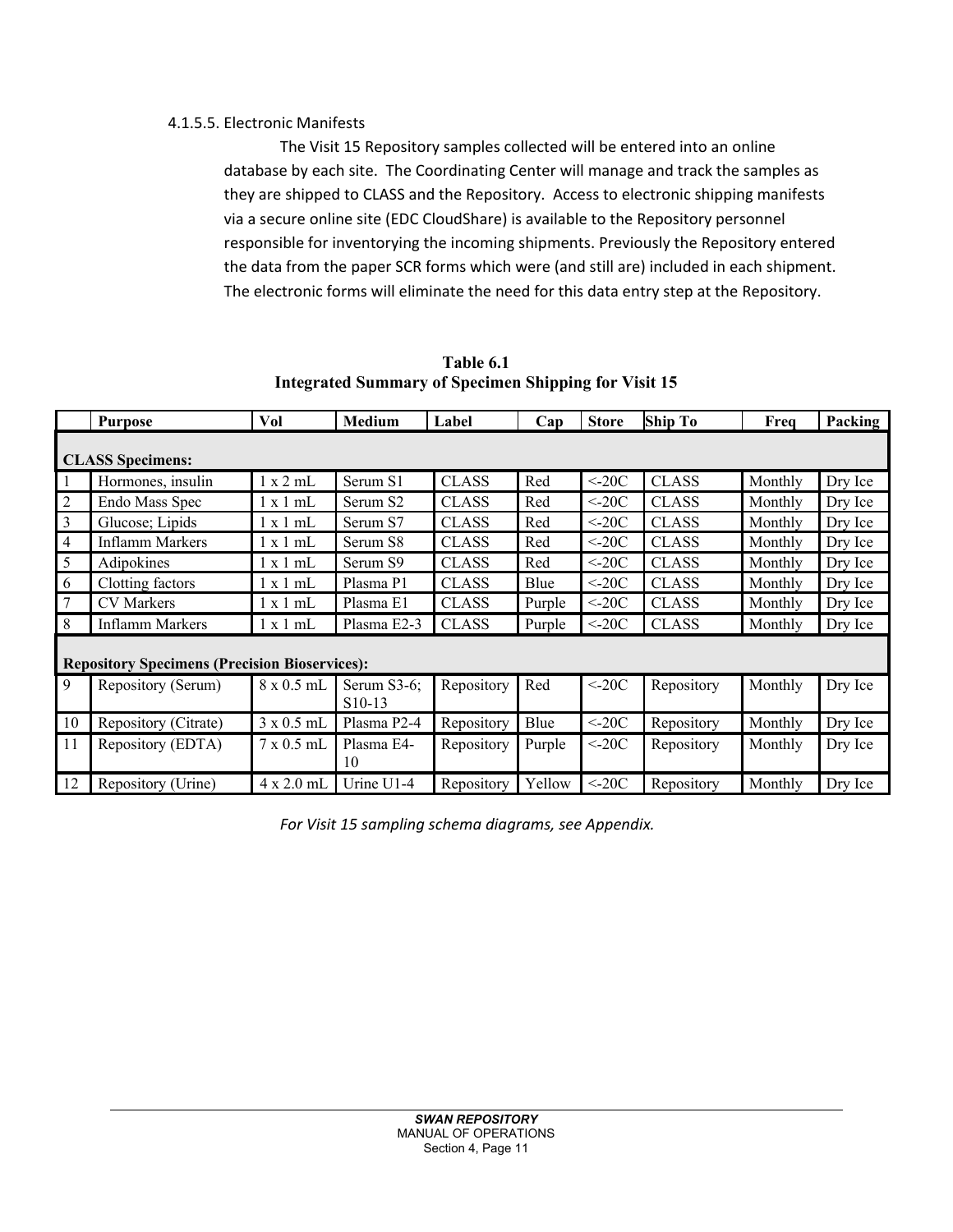#### **4.2. DAILY HORMONE STUDY (DHS) SAMPLES**

#### **4.2.1. DHS Urine Kit, Collection, Processing, and Onsite Storage**

#### **4.2.1.1. DHS Urine Collection Kit**

Specimen collection supplies for the DHS urine collection were provided to all SWAN study sites by the CLASS laboratory. Supplies were set up in modules, in which one packet included all supplies necessary for the collection of DHS urine for one participant.

Four boxes were provided. Two of the boxes (marked with a red dot to indicate non-frozen storage) contained 50 labeled yellow-cap vials (25 pairs), with each pair arranged in sequence, marked "A" and "B" as indicated by numbers on the inside of the box and on their labels. The other two boxes (marked with a blue dot to indicate that they should be placed in the freezer to receive the samples for frozen storage) contained dividers with spaces for 50 vials, a log sheet, two permanent markers, 50 paper cups and 2 plastic urine collection cups. The log sheet was to be retained by the site and used at the time of kit retrieval. The subject ID number was to be placed on the log sheet immediately upon issuing a kit.

CLASS Urine Collection Kit Contents List:

100 pre-labeled Urine Vials each containing 200uL of 50% glycerol

Two (2) permanent markers

Two (2) plastic Urine Specimen collection cups

Fifty (50) paper Urine Specimen collection cups

Four (4) boxes with dividers

Urine Collection Log Sheet (to be kept at site)

A Daily Diary for the participant to fill out each day of collection

#### **4.2.1.2. DHS Urine Specimen Collection**

Daily samples of urine for measurements of endocrine markers were obtained each morning throughout a woman's menstrual cycle. Samples were collected from the first day of the cycle until the first day of the next cycle, or for up to 50 days.

If the participant went to sleep before midnight and woke up with her period having started, she collected her first day's urine upon awakening that morning; if her period began during the day, she began collecting urine the next morning upon awakening. (Daily urine samples were all to be obtained from the first urination in the morning upon awakening.) Collection of urine every morning continued until the first day of her next menstrual period, or through the fiftieth consecutive day, whichever occurred first. The participants were informed to call the site on the last day of urine collection to schedule phlebotomy and specimen retrieval.

After collection, the urine vials were promptly (within an hour) placed in the box in the freezer to match the numbers on the bottom of the box. If the participant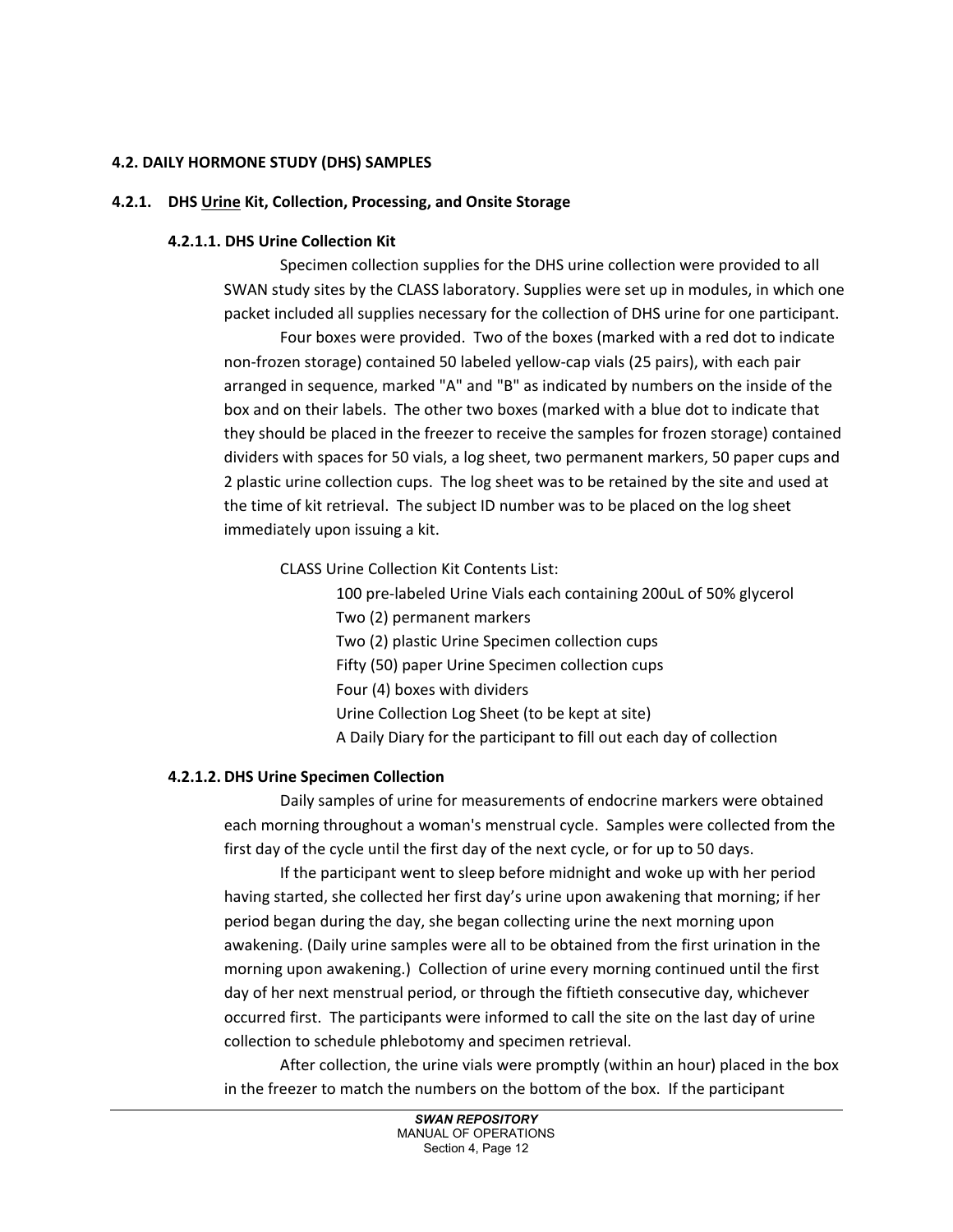collected her urine specimen somewhere other than her home one morning, the specimen was to be refrigerated within 3 hours and frozen within 24 hours. The woman was to write on the Daily Diary, "Not Cold".

At the time of kit pick-up, kits were placed in a styrofoam or plastic insulated box (like an igloo), containing 2 pieces of previously frozen blue ice. The box was taped (if foam) or snapped (if plastic) shut. The transportation time was not to exceed 1 hour. If participants refused a home visit to retrieve the kits, they could transport the specimens to the site in the styrofoam box or a cooler packed with at least 2 trays of ice cubes or 2 pieces of previously frozen blue ice. Again, transportation time was not to exceed 1 hour.

### **4.2.1.3. DHS Urine Specimen Processing & the Urine Collection Log**

Site clinicians kept the samples on ice in the container in which they were received while they filled out the Urine Collection Log. Recorded on the form was: participant ID number, visit number, participant initials, and site. Each tube was visually inspected for fill level and integrity of the tube. The date was written in the Urine Collection Log box to the left if the specimen was present, and the corresponding date was checked in the box for the "B" series of tubes as long as its date matched the "A" tube. If the date on the "B" tube did not match, the correct date on the "B" tube was recorded in the box on the Urine Collection Log. Comments were added to the right of the tube number and letter. Missing tubes, uncapped tubes with urine in them, partially filled tubes or other tube integrity problems with the specimen were recorded in the comments box. *NOTE:* If a tube was missing or empty, staff recorded the date as '–9/- 9/-9-9' and recorded 'EMPTY' in the related comments field.

**DHS URINE PROCESSING NOTE:** In 2007, the majority of the DHS urine samples from Visits H1-H6 were aliquoted down from 5-mL tubes to 0.5-mL tubes, creating 10 aliquots of each daily sample. This activity was performed at SeraCare (now Precision Bioservices) following a detailed protocol outlined in SeraCare's SOP25347.

## **4.2.1.4. DHS Urine Temporary Storage at Sites**

As soon as the Urine Collection Log was completed, the urine vials were maintained in a freezer at -20°C or below until they were shipped to the Repository. Repository DHS shipments occurred monthly.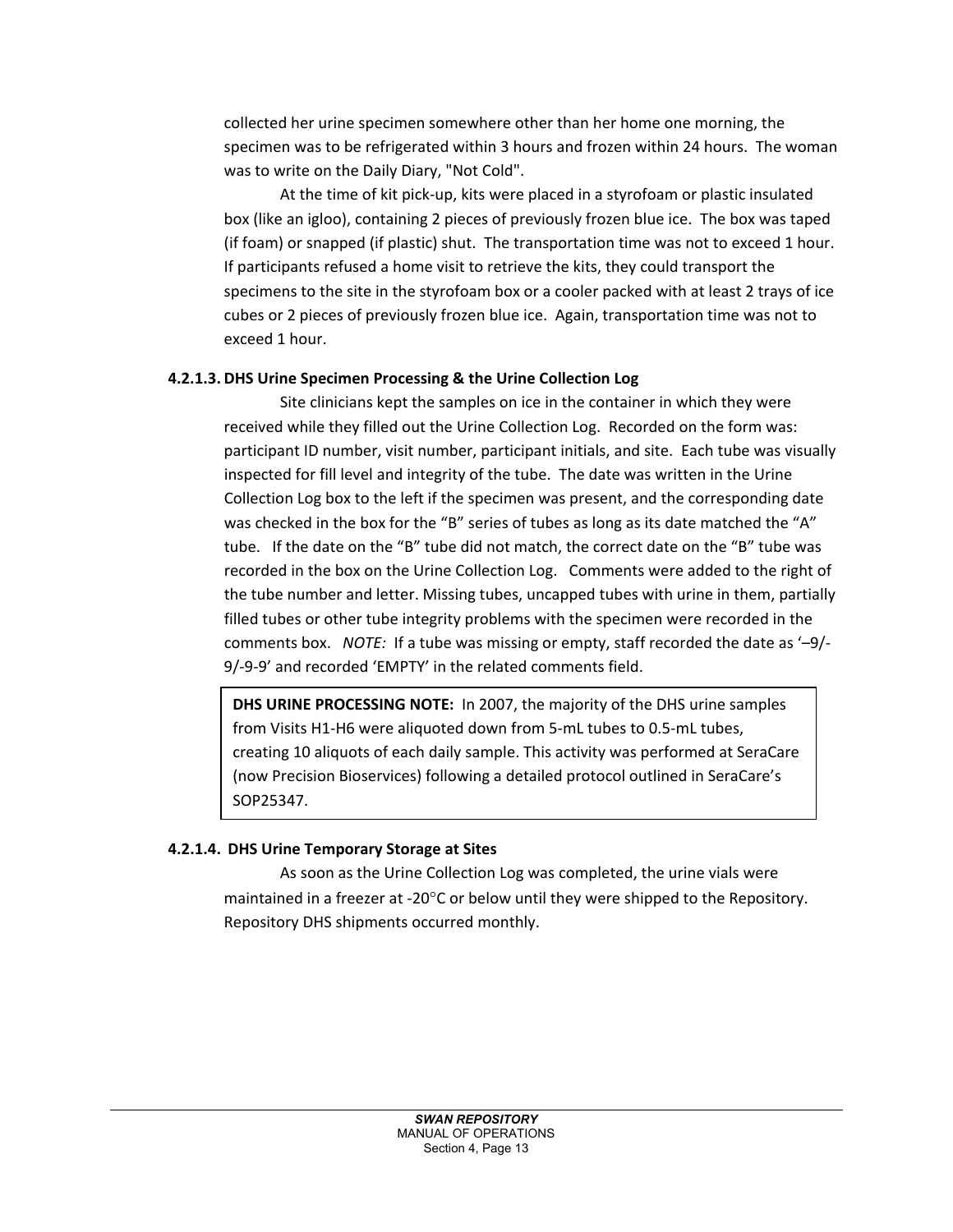### **4.2.2. DHS Serum Kit, Collection, Processing, and Onsite Storage**

### **4.2.2.1. DHS Serum Collection Kit**

DHS serum specimen collection supplies were also provided to study sites by CLASS as part of a module. Each module included all supplies for the collection of serum specimens for endocrine markers and Repository samples.

The content of each module was as follows:

One (1) pre-labeled red-top (serum) Vacutainer tube One (1) pre-labeled red cap large serum cryovial (CLASS) Six (6) pre-labeled red cap small serum cryovials (Repository) One (1) transfer pipet with markers at 0.5 mL and 1.0 mL Two (2) absorbent pads Two (2) shipping bags (one each for CLASS and Repository)

### **4.2.2.2. DHS Serum Specimen Collection**

### a. Specimen Labeling/Logging Procedures

The following steps were followed when preparing for DHS serum collection:

- 1. Remove the pre-labeled CLASS tubes.
- 2. Enter the date of the collection and three Subject initials on all the tube labels, corresponding to the first, middle and last name. Use a hyphen if no middle name is given. Print the initial letters clearly in plain block letters.
- 3. The draw date must correspond with the date of the visit. Therefore, **DO NOT** enter draw dates ahead of time.
- 4. **DO NOT** use a vial (i.e., 20B) intended for another collection (i.e., 25B) and manually change the vial number. This manual change will cause an error when entering the barcode data into the Repository database.

## b. Blood Collection Protocol:

Using a Vacutainer multi-sample needle, collect one 10 mL red-top Vacutainer tube of blood, and immediately invert it 8-10 times for gentle mixing after collection. A butterfly needle (21 g) and/or 5-mL ("pediatric") Vacutainer may be used on women with smaller veins.

#### **4.2.2.3. DHS Serum Specimen Processing at Sites**

Sites followed a standard protocol for processing DHS serum onsite, as follows:

### a. Before Centrifugation

Allow red-top tubes to sit at room temperature for 30 to 60 minutes maximum (preferred) to allow optimal clot formation, then refrigerate the tubes (4-8  $^{\circ}$ C) for 30 to 60 minutes (preferred) before centrifugation. If collection is occurring at a field site, the 30 to 60 minutes of transport time (in the car) will count towards the 30-60 minutes at room temperature for clotting. If more than 1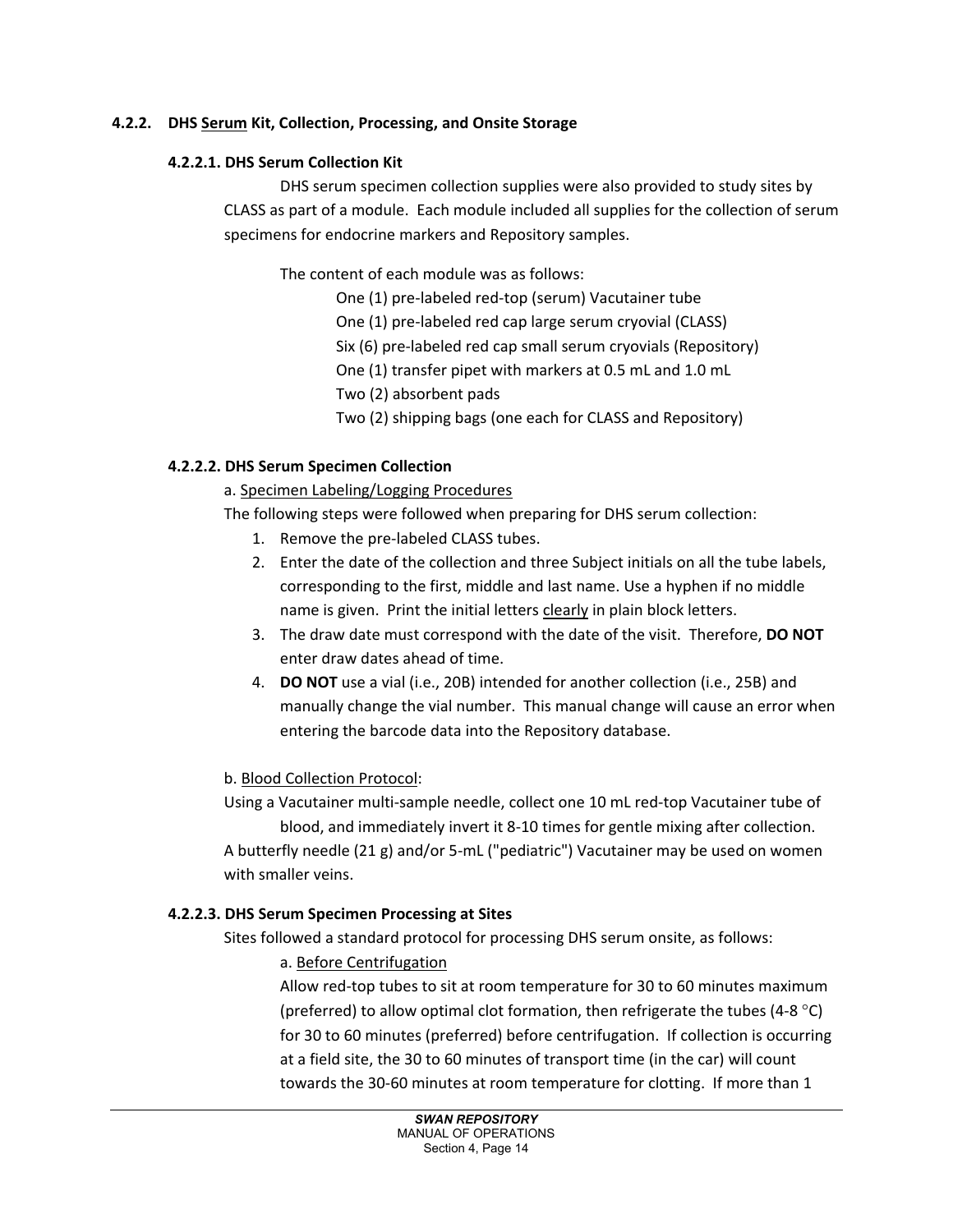hour transportation time is needed, put the tube on ice after 60 minutes (if possible).

## b. Centrifugation

Within 2 hours of collection, centrifuge the red-top tube:

- in a refrigerated centrifuge  $(4 8 °C)$
- at a minimum force of 1300 X g
- for 20 minutes.

# c. Aliquotting

Using the plastic, disposable pipet provided in the kits, transfer the serum as follows:

- From the red-top Vacutainer, pipet 2.0 mL serum to the large vial (D1) and pipet remaining serum into the smaller vials (D2-D7) in 0.5 mL aliquots. If insufficient serum exists to make all aliquots 0.5-mL, distribute the serum evenly across the tubes (D2-D7).
- Should cells or platelets be aspirated in the aliquoting process, centrifuge the tube a second time to prevent the carryover of cells or platelets to the next sample vial.
- d. Complete the Specimen Collection Record
	- Check that ID labels are correctly affixed to the Specimen Collection Record.
	- Note any problems such as insufficient volume, spills, etc. on the Specimen Collection Record.

## **4.2.2.4. DHS Serum Temporary Storage at Sites**

After checking that all aliquot tube caps are secure, and that all labels are secure on the tubes, separate the samples into two shipping bags: 1) the original bag that held the Serum Specimen collection supplies (for CLASS) and 2) a second bag provided in the module (for Repository). Seal the bags securely and place them upright in a -20  $^{\circ}$ C (or lower) non-self-defrosting freezer. Monitor and record freezer temperature daily and record in freezer temperature log. Store frozen specimens locally at least overnight and for no more than 30 days. Separate specimens into the designated shipping bags prior to freezing to eliminate the need to open frozen bags later and to avoid partial thawing of specimens when preparing them for shipment to the laboratory or Repository.

## **4.2.3. Shipping DHS Specimens to the Repository**

DHS Samples were shipped to the Repository on a monthly basis, and included:

- DHS URINE Up to 50 yellow-capped urine vials marked "B" (01B 50B). Each vial contained 5 mL of urine and a small amount of cryoprotectant (glycerol).
- DHS SERUM 6 red-capped serum vials (D2 D7) , vials at 0.5mL in volume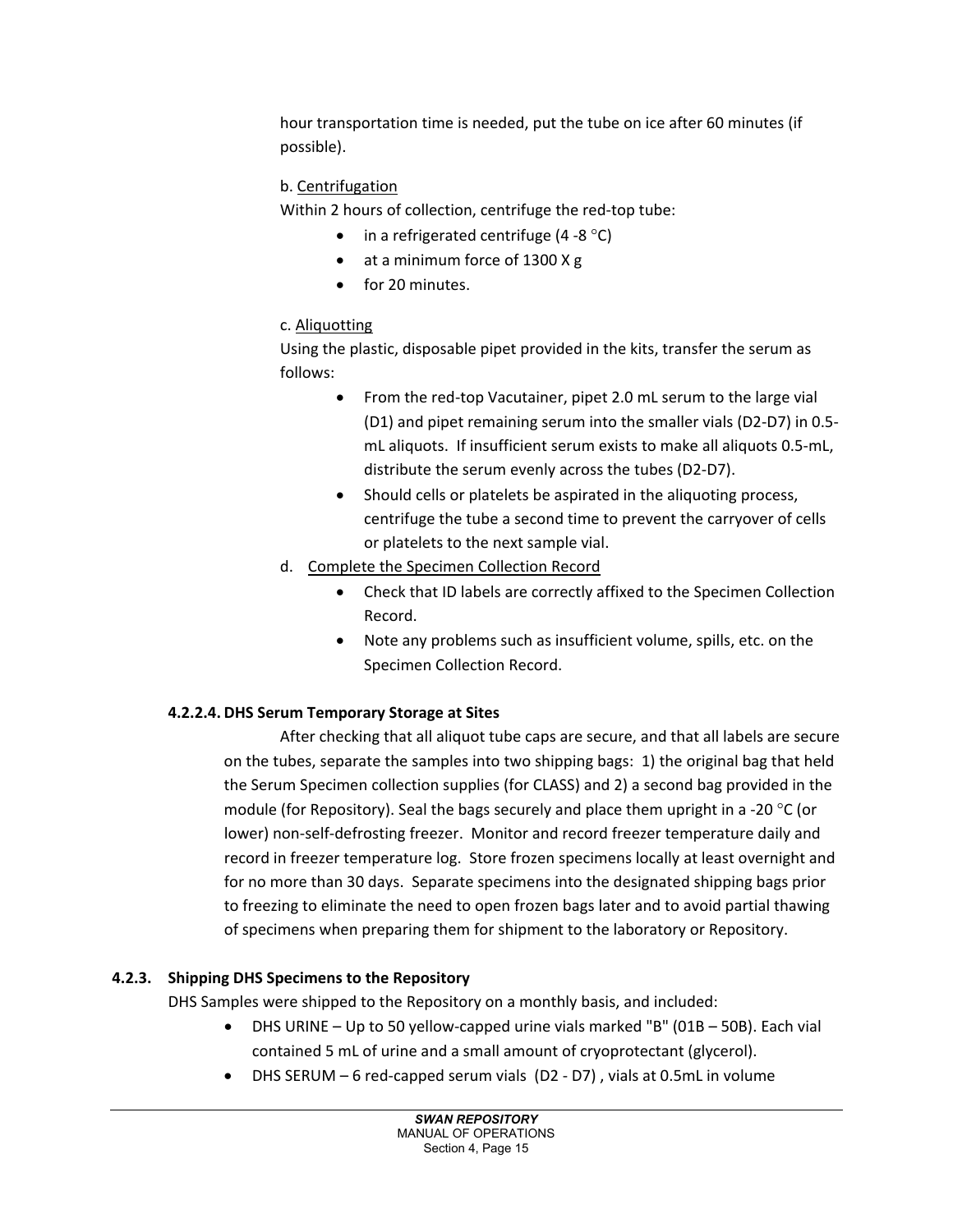The Repository Shipping Record was included in each shipment, along with copies of the entire DHS Specimen Collection Record and the entire DHS Urine Collection Log for each ID/Visit included in the shipment. A copy was filed as part of the site records.

Complete shipping instructions for the DHS Repository samples are as follows:

Place the yellow-capped "B" urine vials and six red-capped serum vials (D2 - D7) into an empty box (or reclosable plastic bag). Place pre-affixed Dri Mop™ absorbent pads in each box (bag). Assemble all boxes awaiting shipment, with only one box (bag) per subject in a shipment, complete the Repository Shipping Record form, and transfer boxes (bags) to a reusable Styrofoam shipping container (e.g. Thermosafe™ #399). Add approximately 10-15 lb dry ice, close the Styrofoam lid securely, then close and seal the outer container. Remember to include the Repository Shipping Record and copies of the DHS Specimen Collection Record and the DHS Urine Collection Log for each ID/Visit included in the shipment. Attach to the shipping box the red and black biohazard label and a shipping label addressed to:

## **Address:**

McKesson BioServices 685 Lofstrand Lane Rockville, MD 20850 **Email for sites:**[swan@mckesson.com](mailto:swan@mckessonbio.com)

## **Contact Person:**

Christine Bravo (301) 424-7658 (301) 340-3275 Fax [Christine.Bravo@mckesson.com](mailto:Christine.Bravo@mckesson.com)

Affix a Dry Ice Label (9, International Goods) reading: "Dangerous goods, shipper's declaration not required. Dry Ice 9, UN 1845, 1  $\times$  6.6 kg" and add your name and address as sender.

Fax the Repository Shipping Record to McKesson (prior to sending the shipment). McKesson BioServices will confirm receipt of shipment notification messages and inform sites whether it is okay to proceed with shipment.

Ship prepaid (by Repository) for overnight delivery by the shipper (FedEx). Attach the shipper's copy of the air bill to a copy of the completed Repository Shipping Record and file the forms locally.

McKesson BioServices will confirm receipt of shipment by e-mail.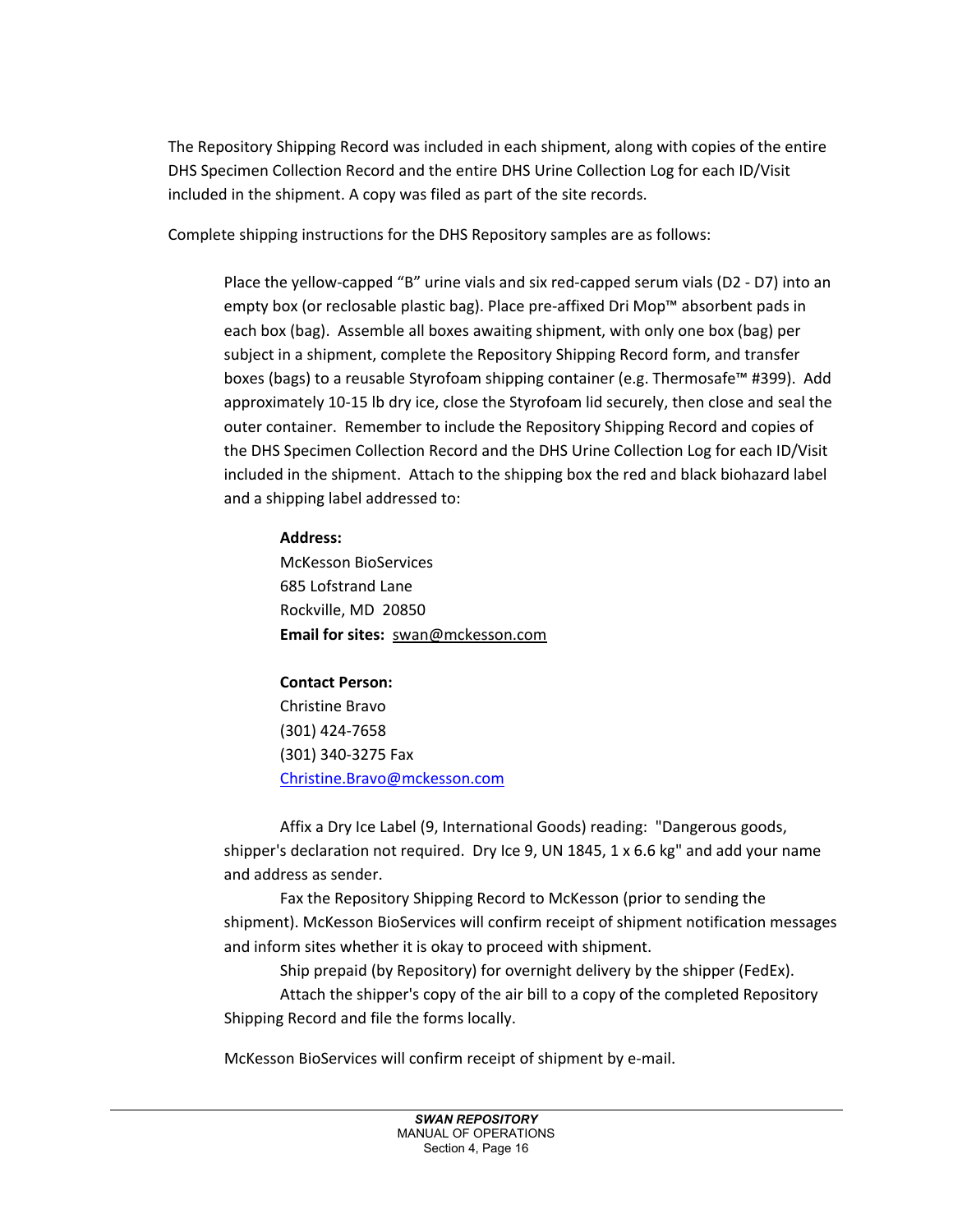#### **4.3**. **DNA SAMPLES**

In 2002-2003, spanning Visits 04-06, SWAN participants had the option of donating blood and buccal cells for DNA extraction and B-cell immortalization. Participation was voluntary and the participants signed an Informed Consent Form (see section 3.3).

A one-time collection of blood served as the substrate for the preparation of genetic and cellular materials for the DNA Repository. This collection typically took place at the time of the follow up clinic visit. Two 10-mL ACD Vacutainers of whole blood were drawn for this purpose. Additionally, a mouthwash/buccal cell sample was collected. Participants did NOT have to meet requirements for fasting or time of month cycling for these collections. Specific collection and storage protocols were as follows:

#### **4.3.1. DNA Specimen Collection and Onsite Activities**

#### **4.3.1.1. DNA Specimen Collection Supplies Kit**

DNA specimen collection supplies were provided to study sites in modules created by McKesson BioServices. Each packet included all supplies for collection of specimens for the DNA Repository. For each subject, McKesson provided the following:

- Two (2) 10-mL Vacutainer tubes with ACD preservative
- Labels for the Vacutainer tubes
- Scope™ Mouthwash (Original Mint flavor) 1.5 fl. oz.
- Bitran™ reclosable plastic bag 6" x 6"
- Reclosable plastic bag 6" x 9" bag with outer pouch
- Nalgene™ sterile 15-mL cryovial
- Shipping instructions
- Temperature Tracker datalogger

Specimen collection records were also provided. The subject ID number was placed on the specimen collection record immediately upon issuing a kit. The site retained one copy, while the other copy was shipped with the biological specimens.

#### **4.3.1.2. DNA Specimen Collection**

DNA samples were to be drawn, whenever possible, Monday through Friday for shipping no later than the following day to ensure sample quality and integrity.

#### Blood Collection protocol:

Using a Vacutainer multi-sample needle, collect two tubes of blood:

Two (2) – 10-mL ACD Vacutainer tubes. Immediately after collection, invert each tube 8-10 times for gentle mixing.

#### Mouthwash/spit Collection Instructions for Participants: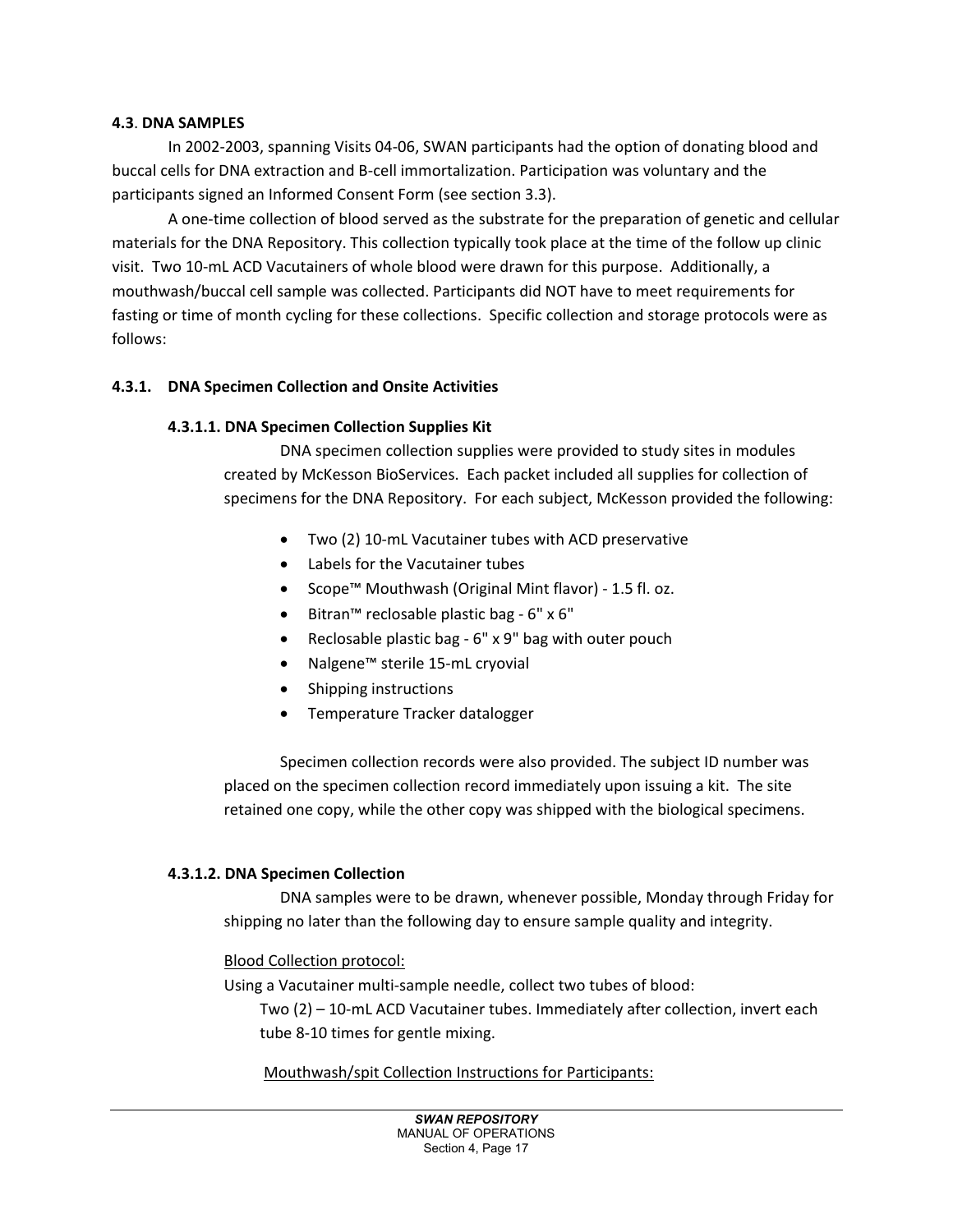- Do not eat, drink, or rinse your mouth for one hour before collecting the saliva sample.
- Open the collection container and fill it half full of mouthwash (to the red fill line).
- Swish the mouthwash from the container around in your mouth vigorously for 45 seconds. We'll watch the clock while you do this. Do not gargle or clear your throat.
- Holding the container close to your mouth, spit all of the mouthwash back into the container. Replace the top on the container, and screw it on tightly.

## **4.3.1.3. DNA Collection Record/Log and Specimen Processing at Sites**

Because the DNA study only required the collection of 3 specimens (2 blood tubes and 1 mouthwash/saliva specimen), the Specimen Collection Record and Specimen Collection Log were combined into one form. The technician filled out this form at the clinic site. The form was completed with information including date, participant ID and date of birth, and the corresponding specimen labels were affixed to each specimen collected. Each tube was inspected. Missing tubes, partially filled tubes, or other problems with the specimen were recorded on the Log.

NOTE: If a tube was missing or empty, staff recorded the date as '–9/-9/-9-9' and 'EMPTY' in the related comments field.

While the sites were responsible for effective collection, as listed above, no specimen processing for these samples took place at study sites. All processing occurred at McKesson.

## **4.3.1.4. DNA Specimen Temporary Storage at Sites**

DNA specimens required NO REFRIGERATION OR FREEZING at the sites.

Clinic personnel were to: visually inspect each tube for fill level and vial integrity; check that all ACD tube caps are secure; and check that all labels are secure on the tubes.

DNA Specimens were to be retained at the site for no more than 24 hours prior to shipment to the Repository. (If a Saturday draw could not be avoided, it was retained until the following Monday.)

## **4.3.1.5. Shipping of DNA Specimens to the Repository**

To package the shipment, these instructions were followed:

Place Vacutainer tubes and mouthwash/saliva collection containers into the appropriate sections of the DNA shipping container (up to 4 sets/participants). Place both sections into the reclosable plastic bag. Remove all air from the bag and seal it. Place both specimen sections back into the styrofoam shipping kit.

Take the temperature tracker and hold down the start button until a star appears in the window. Once the star appears, the tracker is activated and should be placed between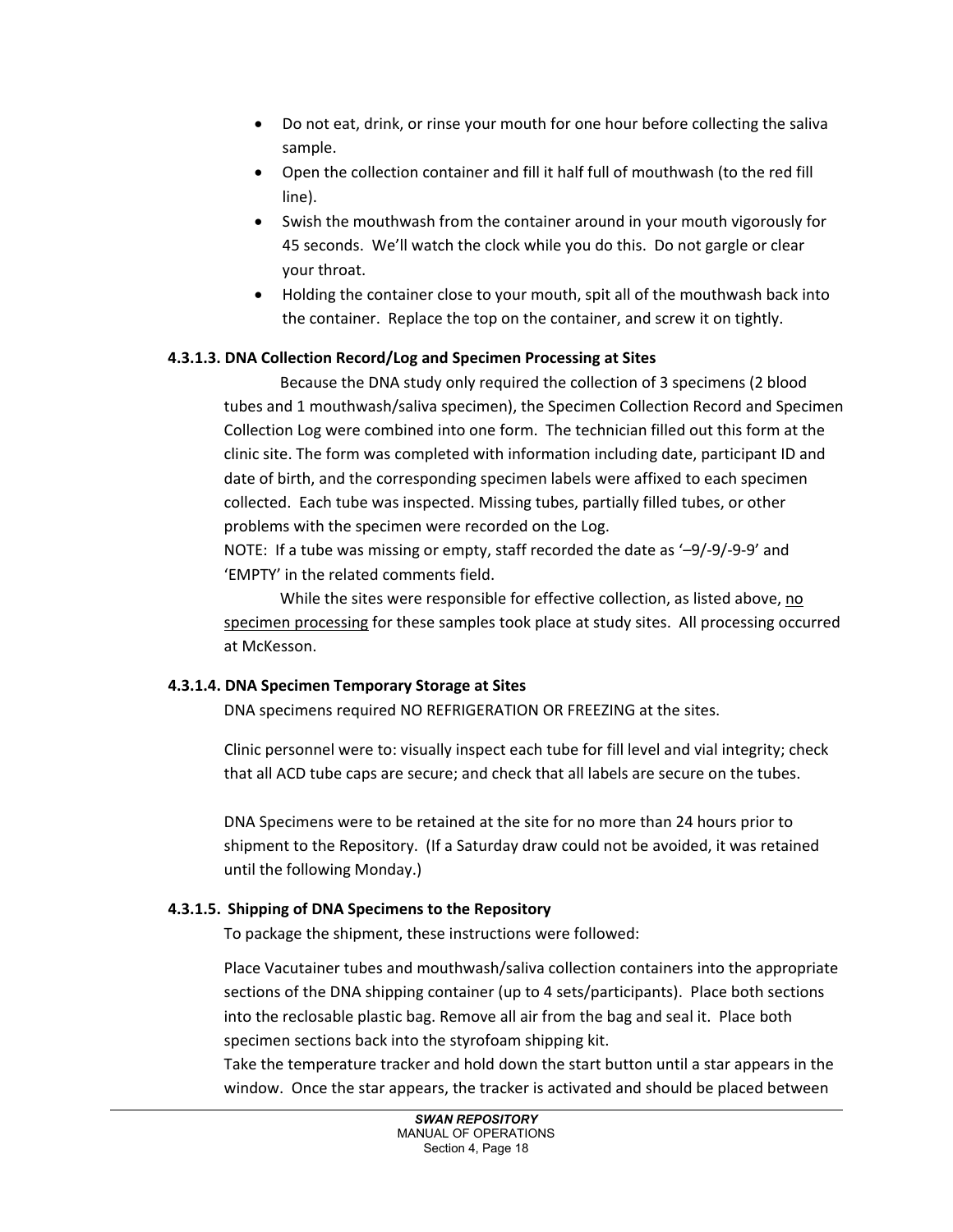the ACD tubes and the buccal cell collection, to monitor temperature in the shipper during shipment, until it is opened for processing.

Complete the Repository Shipping Record. Remember to include the Repository Shipping Record and copies of the DNA Specimen Collection Record and the Informed Consent Form for each Participant included in the shipment.

**No blue ice or dry ice is added.** Close the Styrofoam lid securely and then close and seal the outer container. Attach to the shipping box the shipping label addressed to:

> **Address:** McKesson BioServices 685 Lofstrand Lane Rockville, MD 20850 **Email for sites:**[swan@mckesson.com](mailto:swan@mckessonbio.com)

## **Contact Person:**

Christine Bravo (301) 424-7658 (301) 340-3275 Fax [Christine.Bravo@mckesson.com](mailto:Christine.Bravo@mckesson.com)

Ship via FedEx WITHOUT BLUE ICE OR DRY ICE, prepaid (by Repository) for overnight delivery by the shipper. Attach the shipper's copy of the airbill to a copy of the completed Repository Shipping Record and file the forms locally at the site. Confirmation of receipt of samples will be sent by McKesson by e-mail.

## **4.3.2. DNA Specimen Activity at McKesson**

SWAN clinic sites shipped specimens for DNA preparation and B-cell transformation to McKesson BioServices within 24 hours of specimen collection. At McKesson, any necessary discrepancy reconciliation between samples and consent forms received was completed. Also, the buccal cell samples and one of the 10ml whole blood samples were processed into DNA Pellets and stored for future use. The temperature tracker information was downloaded and stored in the study processing data at McKesson.

## **4.3.2.1. Consent – Sample Discrepancy Reconciliation**

Upon arrival at McKesson BioServices, the receiving technician matched the participant's Informed Consent Form with the blood tubes and buccal cell collection cups. In the event that the specimens did not match the information on the Informed Consent Forms, the specimens were still processed and stored for a period of seven days and an Inconsistency Form was sent to the site for clarification. The possible specimen dispositions are listed below: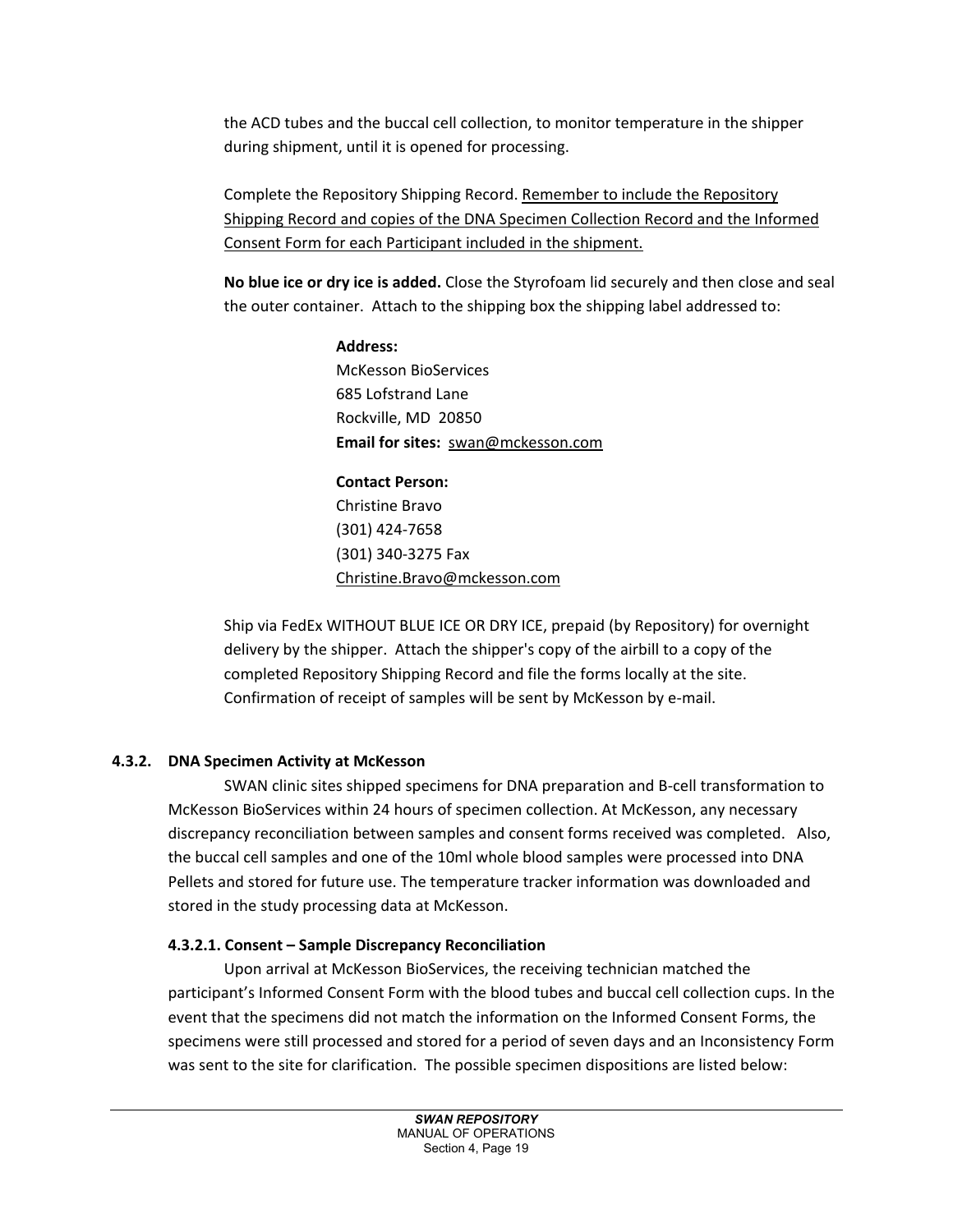| Disposition                   | Specimen         | Processing Lab              |
|-------------------------------|------------------|-----------------------------|
| DNA from Buccal Cells         | 1 collection cup | <b>McKesson BioServices</b> |
| DNA from Blood                | 1 Vacutainer     | <b>McKesson BioServices</b> |
| <b>B-cell Immortalization</b> | 1 Vacutainer     | <b>BBI Biotech</b>          |

If the Informed Consent Form did not specify a process, but the specimen was received in the shipment, the specimen was processed using the following guidelines.

| Α.        | Problem:            | DNA from Buccal Cell not specified                             |
|-----------|---------------------|----------------------------------------------------------------|
|           | Temporary solution: | Specimen processed into a pellet and frozen.                   |
|           |                     | No DNA extraction until problem resolved.                      |
| <b>B.</b> | Problem:            | DNA from Blood and B-cell Immortalization not specified        |
|           | Temporary solution: | Vacutainer #1 processed up to the buffy coat stage and frozen. |
|           |                     | No DNA extraction until problem resolved                       |
|           |                     | Vacutainer #2 transferred to BBI Biotech for processing.       |
|           |                     | B-cells not transferred to repository until problem resolved.  |
| C.        | Problem:            | B-cell Immortalization and DNA from Blood specified.           |
|           |                     | Only one vacutainer received.                                  |
|           | Temporary solution: | Specimen processed following blood DNA extraction procedure.   |
|           |                     |                                                                |

The SWAN DNA Repository Inconsistency Form was faxed to the SWAN site for resolution. Possible resolutions included: Missing specimen(s) shipped, or missing Informed Consent Form that matched received samples sent.

If the problem could not be resolved, the specimen was destroyed, and the comment documented. McKesson BioServices removed the specimens from the freezer and destroyed them by autoclaving. If the specimens were being processed for B-cell Transformation, BBI Biotech was notified that the specimens were to be destroyed. The SWAN McKesson DNA Repository Inventory Database was updated, showing that the specimens were destroyed.

#### **4.3.2.2. Buccal Cell Sample Processed and Stored as DNA Pellet**

Buccal cell samples were spun for 15 minutes at 2700 rpm. The supernatant was removed, leaving only the buccal cell pellet, which was then resuspended in 1.0 mL of Tris EDTA pH 8.0, transferred to a 2.0-mL cryovial, and stored at  $-80$  °C.

#### **4.3.2.3. One Whole Blood Sample Processed and Stored as DNA Pellet**

One whole blood was processed to a pellet state. The contents of the tube were pipetted into a Lymphoprep™ tube and the empty tube washed with Hank's balanced salt solution at a volume equal to that of the whole blood contents. The Hank's solution was then pipetted into the Lymphoprep tube, and the contents centrifuged for 10 minutes at 2500 rpm. The white blood cells were carefully aspirated,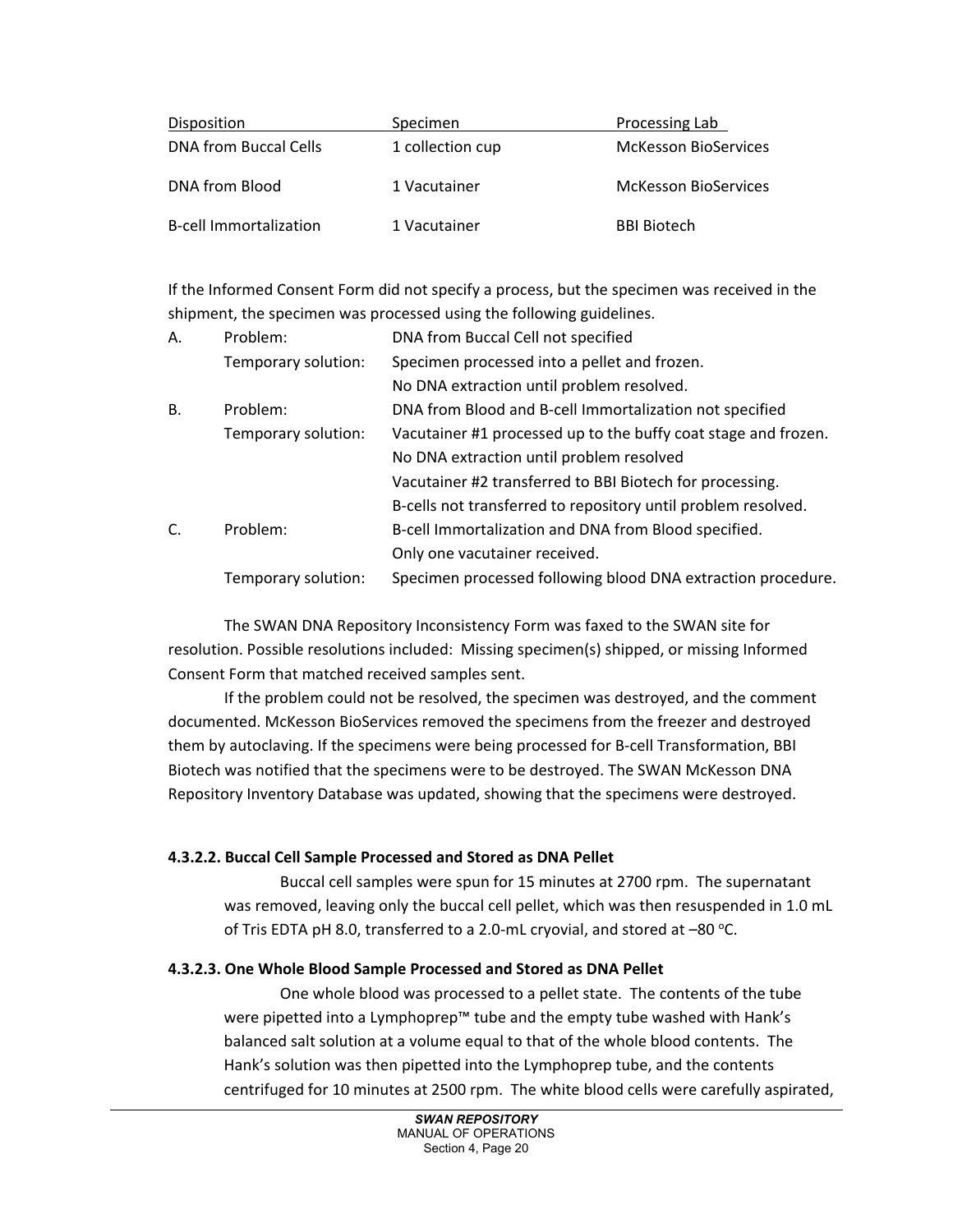transferred to a conical centrifuge tube and spun for an additional 10 minutes at 1200 rpm. Then, these steps were repeated. After the final washing, the cell pellet was resuspended in 1.0-mL of Freeze Medium™ (80% DMEM, 10% Fetal Bovine Serum, 10% DMSO) and aliquoted into a 2.0-mL cryovial labeled "PBMC", leaving at least 50 µL of resuspended cells in the 15-mL centrifuge tube. This 50 µL of cells in the 15-mL centrifuge tube was transferred to a microcentrifuge tube to determine cell concentration by adding 50 µL of Trypan Blue dye and counting live and dead cells with a hemocytometer. The sample was frozen and stored in the vapor phase of liquid nitrogen (VP-LN<sub>2</sub>, -150 to -180 °C).

## **4.3.2.4. Second whole blood sample sent to BBI Biotech**

The second whole blood sample was shipped to BBI Biotech (now Precision Bioservices) for EBV Transformation (immortalization), see section below.



### **4.3.2.5. DNA Specimen Processing Overview**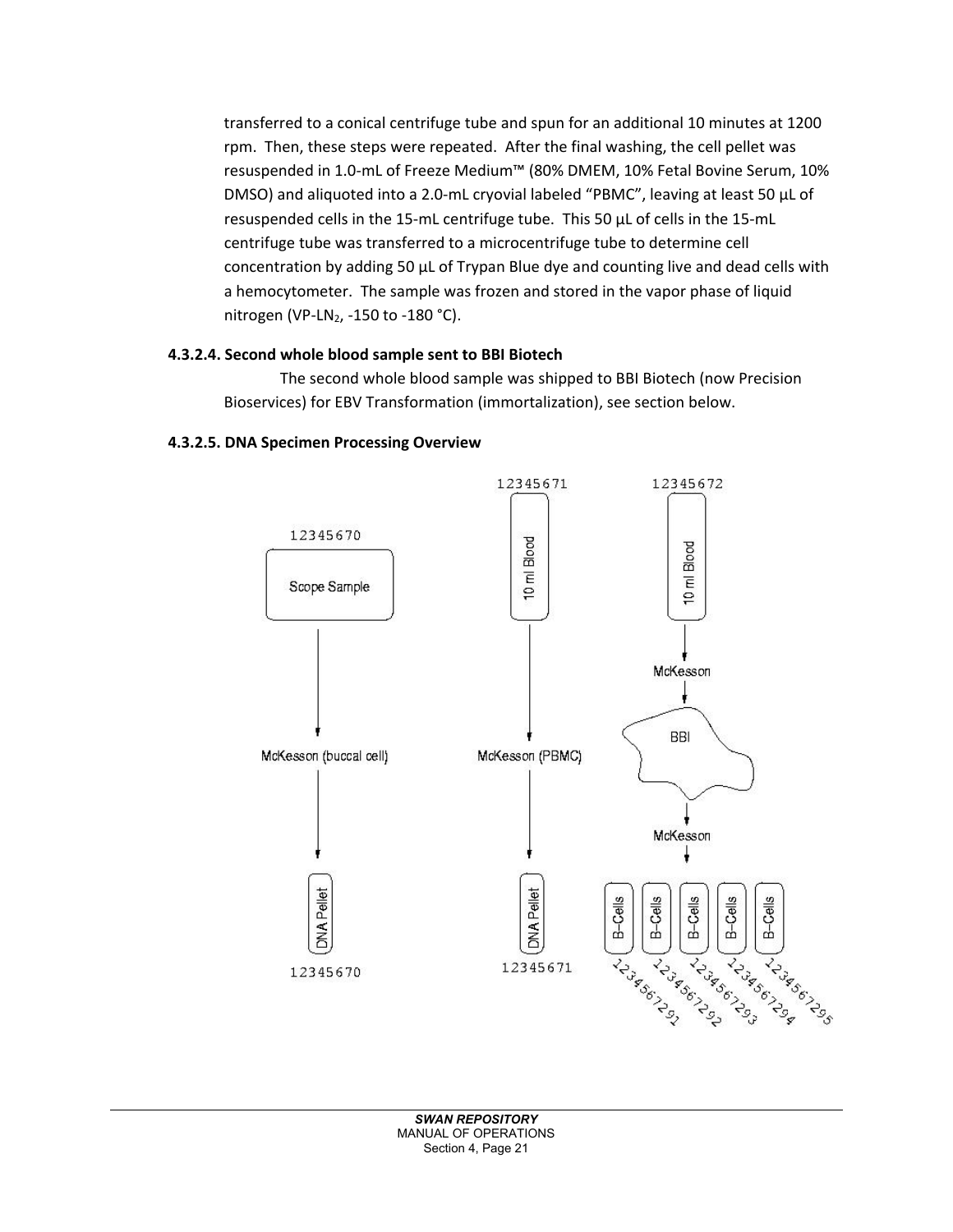#### 4.3.3. BBI Biotech – EBV Transformation

The second whole blood specimen was shipped to BBI Biotech (now Precision Bioservices). There, the whole blood samples were transformed to an immortalized state utilizing the Epstein-Barr virus, using the protocol as follows:

Phosphate-buffered mononuclear cells (PBMCs) were extracted from the second whole blood sample and centrifuged to pellet form. The PBMCs were washed, counted, isolated and frozen, with 5x10<sup>6</sup> viable cells set aside for Epstein-Barr virus (EBV) transformation. PBMCs were resuspended in 2.5 mL of Cyclosporin-Containing Transformation Medium (CS) and transferred to a slant tube. 1.0 mL of frozen EBV-containing supernatant was then quickly thawed in a 37<sup>o-</sup>water bath. The PBMC pellet was inoculated with the EBV-containing supernatant and placed in a dual incubation chamber  $(37^{\circ}C/5\% CO<sub>2</sub>)$ .

Seven days (+/-2 days) following innoculation, 1.0 mL of culture fluid was removed from each slant tube. 1.0 mL of EBV-containing supernatant was acquired and thawed in a 37  $^{\circ}$ C water bath. For each mL of EBV supernate, 10 µL of 100X Cyclosporin-A stock was added and mixed. The slant tube culture was then inoculated with 1.0 mL of the EBV+Cyclosporin-A mixture. Any pellet growth and bacterial or fungal contamination was recorded. After four weeks (+/-3 days), if the slant tube culture showed pellet growth, medium yellowing, and absence of bacterial or fungal contamination, the culture was transferred to a T25 flask and 6.5 mL of warmed culture medium was distributed to each T25 flask. The pellet was resuspended in a slant tube, transferred to the appropriate T25 flask, and cultures returned to a 37  $\rm ^0C/S\%$  CO<sub>2</sub> incubator.

When the T25 culture showed significant cell cluster formation, medium yellowing and absence of bacterial or fungal contamination, it was passed to a T75 flask along with 20 mL of the warmed culture medium. The new T75 flask cultures were placed into a 37  $\,^{\circ}$ C/5% CO<sub>2</sub> incubator. This process was repeated and incorporated the placement of 60 mL of warmed culture medium into the existing T75 culture flask. Afterward, 45 mL was recollected and transferred to a new, paired flask. Prior to harvesting, a hemocytometer count was performed on all paired T75 flasks suspected of having more than  $60x10<sup>6</sup>$  viable cells. If the flasks contained the required number of viable cells, they were repooled into a single flask and centrifuged at 1500 rpm (450xG) for 15 minutes, and the supernatant was discarded. For each culture harvest, the remaining cell pellet was re-suspended in 5.0 mL of freezing medium and **dispensed into ten pre-labeled vials** and frozen. *Mycoplasma* testing was done later. Transformed cells were aliquoted into individual cryovials holding approximately 1 million cells each and frozen in VP- $LN<sub>2</sub>$ .

**4.3.4. University of Pittsburgh Genomics and Proteomics Center – DNA Extraction & Genotyping**

One of the10 aliquots of transformed cells was shipped from BBI Biotech to the University of Pittsburgh Genomics and Proteomics Center for extraction, purification, dilution and genotyping. Because of the high cell density, the Puregene™ system was used. In the first